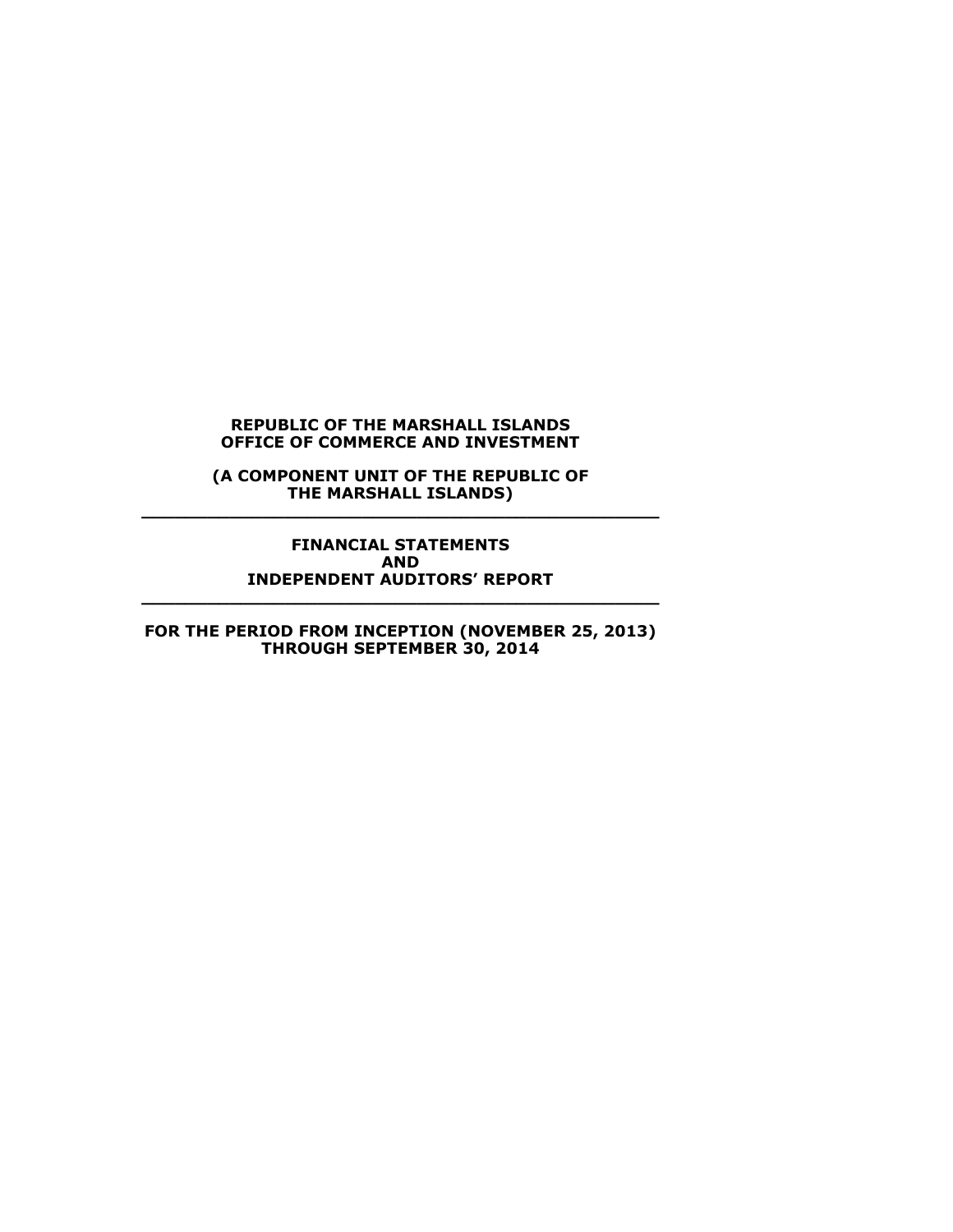#### **REPUBLIC OF THE MARSHALL ISLANDS OFFICE OF COMMERCE AND INVESTMENT (A COMPONENT UNIT OF THE REPUBLIC OF THE MARSHALL ISLANDS)**

For the Period from Inception (November 25, 2013) through September 30, 2014

Table of Contents

|     |                                                                                                                                                                                                                             | Page No.                                        |
|-----|-----------------------------------------------------------------------------------------------------------------------------------------------------------------------------------------------------------------------------|-------------------------------------------------|
| I.  | INDEPENDENT AUDITORS' REPORT                                                                                                                                                                                                |                                                 |
| Н.  | MANAGEMENT'S DISCUSSION AND ANALYSIS                                                                                                                                                                                        | 3                                               |
| HL. | FINANCIAL STATEMENTS:                                                                                                                                                                                                       |                                                 |
|     | Statement of Net Position<br>Statement of Revenues, Expenses and Changes in Net Position<br><b>Statement of Cash Flows</b><br>Notes to Financial Statements                                                                 | 6<br>$\begin{array}{c} 7 \\ 8 \\ 9 \end{array}$ |
| IV. | INDEPENDENT AUDITORS' REPORT ON COMPLIANCE WITH<br>LAWS AND REGULATIONS                                                                                                                                                     |                                                 |
|     | Independent Auditors' Report on Internal Control Over Financial<br>Reporting and on Compliance and Other Matters Based on an<br>Audit of Financial Statements Performed in Accordance with<br>Government Auditing Standards | 14                                              |
|     | Schedule of Findings and Responses                                                                                                                                                                                          | 16                                              |
|     | Unresolved Prior Year Findings                                                                                                                                                                                              | 22                                              |
|     |                                                                                                                                                                                                                             |                                                 |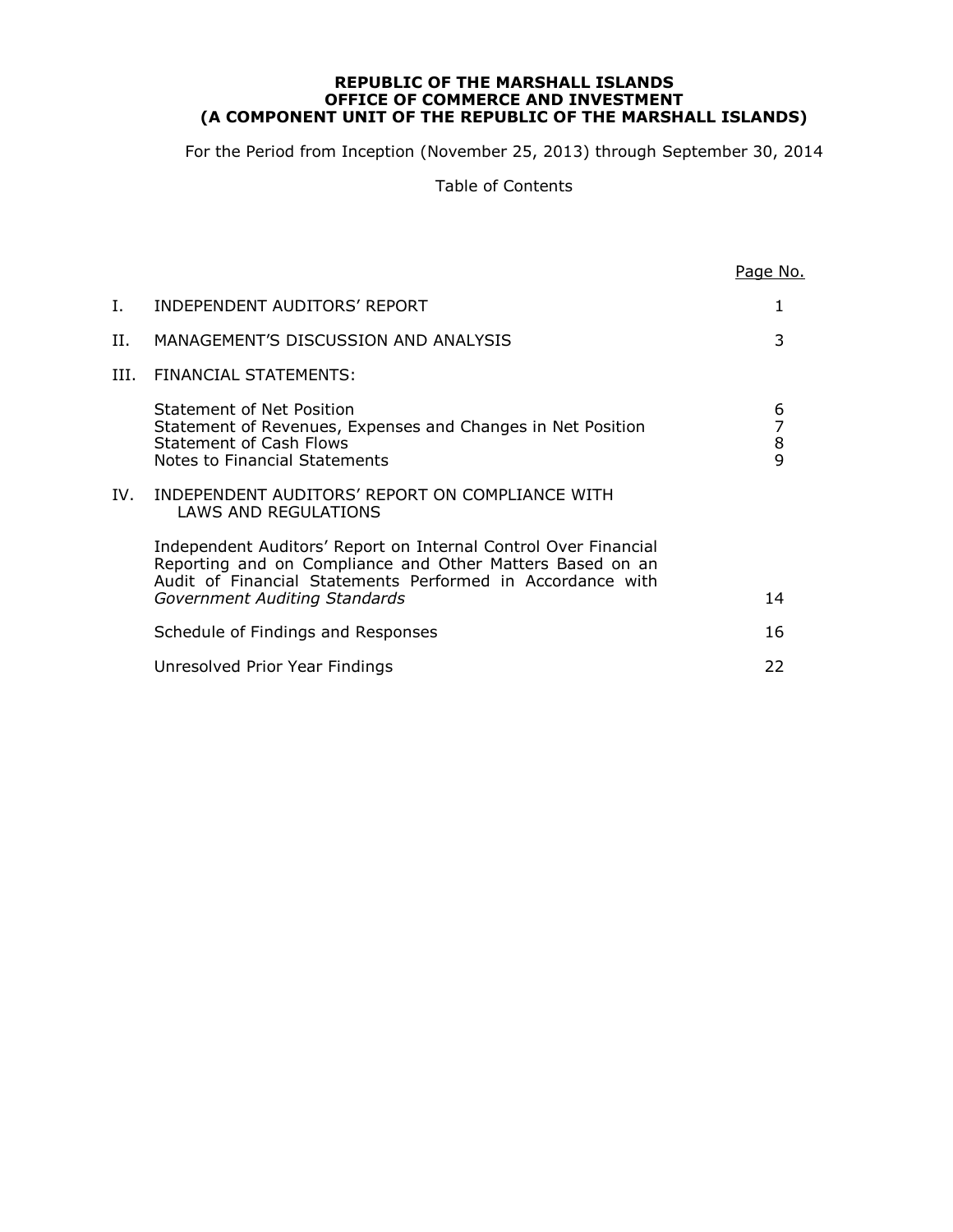# **Deloitte.**

Deloitte & Touche LLP 361 South Marine Corps Drive Tamuning, GU 96913 USA

Tel: +1 (671) 646-3884 Fax: +1 (671) 649-4265

www.deloitte.com

#### **INDEPENDENT AUDITORS' REPORT**

Board of Directors Republic of the Marshall Islands Office of Commerce and Investment:

#### **Report on the Financial Statements**

We have audited the accompanying financial statements of the Republic of the Marshall Islands Office of Commerce and Investment (OCI), a component unit of the Republic of the Marshall Islands, which comprise the statement of net position as of September 30, 2014, and the related statements of revenues, expenses and changes in net position and of cash flows for the period from inception (November 25, 2013) through September 30, 2014, and the related notes to the financial statements.

#### *Management's Responsibility for the Financial Statements*

Management is responsible for the preparation and fair presentation of these financial statements in accordance with accounting principles generally accepted in the United States of America; this includes the design, implementation, and maintenance of internal control relevant to the preparation and fair presentation of financial statements that are free from material misstatement, whether due to fraud or error.

#### *Auditors' Responsibility*

Our responsibility is to express an opinion on these financial statements based on our audit. We conducted our audit in accordance with auditing standards generally accepted in the United States of America and the standards applicable to financial audits contained in *Government Auditing Standards,* issued by the Comptroller General of the United States. Those standards require that we plan and perform the audit to obtain reasonable assurance about whether the financial statements are free from material misstatement.

An audit involves performing procedures to obtain audit evidence about the amounts and disclosures in the financial statements. The procedures selected depend on the auditor's judgment, including the assessment of the risks of material misstatement of the financial statements, whether due to fraud or error. In making those risk assessments, the auditor considers internal control relevant to the entity's preparation and fair presentation of the financial statements in order to design audit procedures that are appropriate in the circumstances, but not for the purpose of expressing an opinion on the effectiveness of the entity's internal control. Accordingly, we express no such opinion. An audit also includes evaluating the appropriateness of accounting policies used and the reasonableness of significant accounting estimates made by management, as well as evaluating the overall presentation of the financial statements.

We believe that the audit evidence we have obtained is sufficient and appropriate to provide a basis for our audit opinion.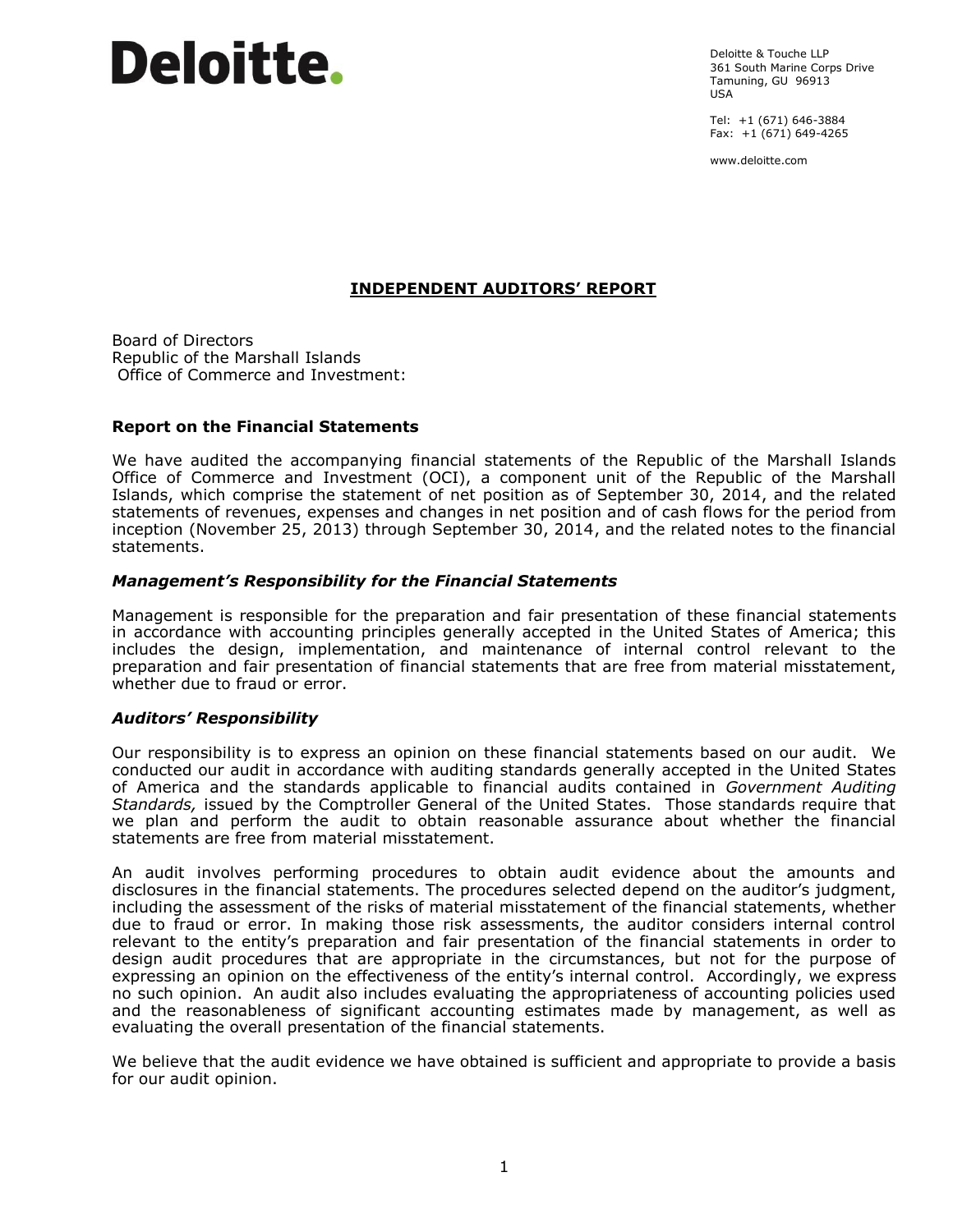# Deloitte.

#### *Opinion*

In our opinion, the financial statements referred to above present fairly, in all material respects, the financial position of OCI as of September 30, 2014, and the results of its operations and its cash flows for the period from inception (November 25, 2013) through September 30, 2014 in accordance with accounting principles generally accepted in the United States of America.

#### *Other Matters*

#### *Required Supplementary Information*

Accounting principles generally accepted in the United States of America require that the Management's Discussion and Analysis on pages 3 through 5 be presented to supplement the financial statements. Such information, although not a part of the financial statements, is required by the Governmental Accounting Standards Board who considers it to be an essential part of financial reporting for placing the financial statements in an appropriate operational, economic, or historical context. We have applied certain limited procedures to the required supplementary information in accordance with auditing standards generally accepted in the United States of America, which consisted of inquiries of management about the methods of preparing the information and comparing the information for consistency with management's responses to our inquiries, the financial statements, and other knowledge we obtained during our audit of the financial statements. We do not express an opinion or provide any assurance on the information because the limited procedures do not provide us with sufficient evidence to express an opinion or provide any assurance.

#### **Other Reporting Required by** *Government Auditing Standards*

In accordance with *Government Auditing Standards*, we have also issued our report dated October 17, 2016, on our consideration of OCI's internal control over financial reporting and on our tests of its compliance with certain provisions of laws, regulations, contracts, and grant agreements and other matters. The purpose of that report is to describe the scope of our testing of internal control over financial reporting and compliance and the results of that testing, and not to provide an opinion on internal control over financial reporting or on compliance. That report is an integral part of an audit performed in accordance with *Government Auditing Standards* in considering OCI's internal control over financial reporting and compliance.

Nachel

October 17, 2016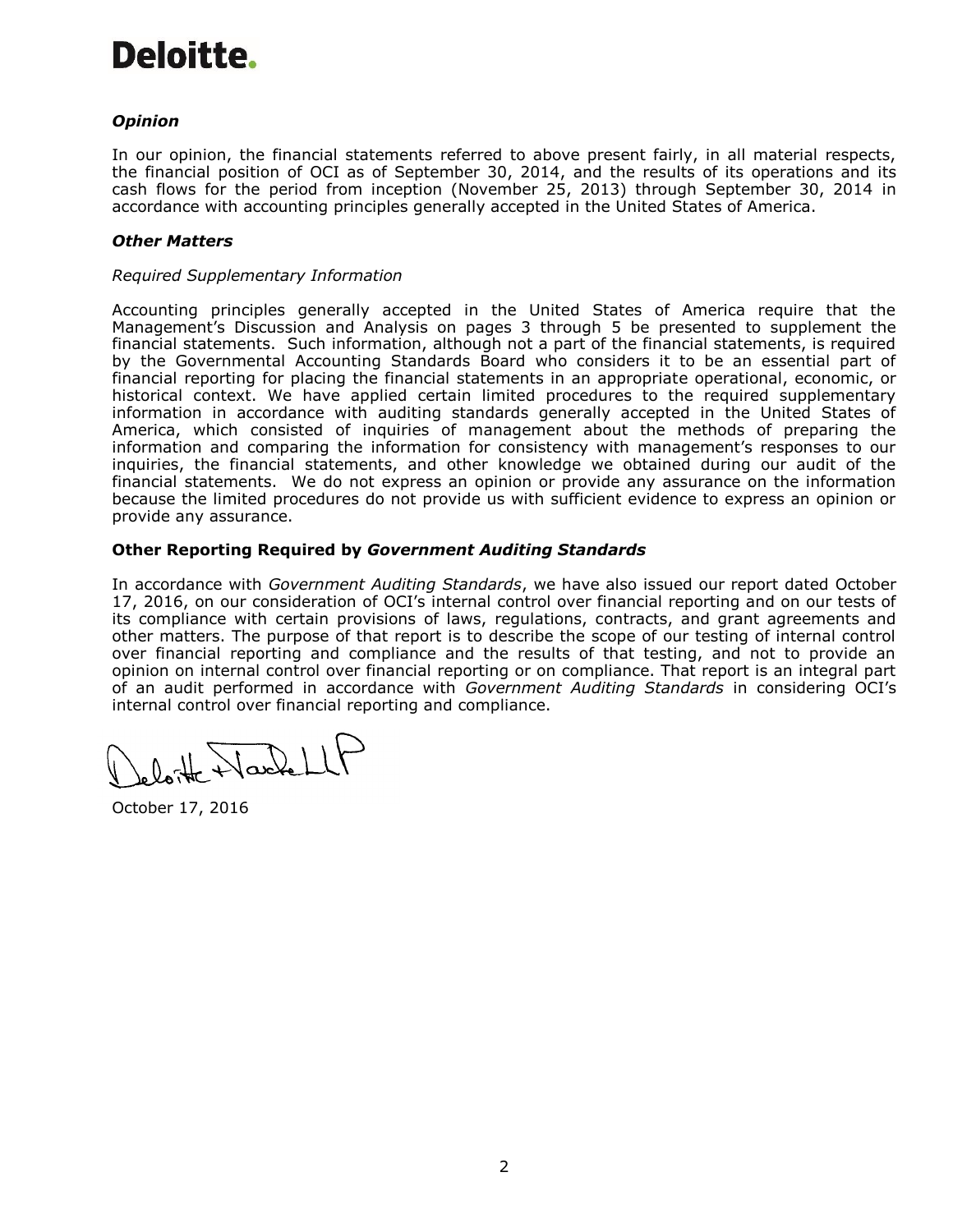Management's Discussion and Analysis September 30, 2014

This section of the Office of Commerce and Investment (OCI) annual financial report presents our discussion and analysis of OCI's financial performance during the fiscal year that ended September 30, 2014. No comparative information is included as 2014 is OCI's initial year of operation. This section is to be read in conjunction with the financial statements that follow this section and the accompanying notes to our financial statements in this report.

#### **OCI Functions**

OCI has wide-ranging functions and powers, designed to make it a catalyst for economic and social development. OCI's primary function is to "… develop and implement social and economic development programs and projects…for the betterment of the economic and social conditions of the inhabitants of the Republic."

These functions combine the roles of an investment promotion agency and a government investment corporation, i.e. to encourage and develop investments and to operate business enterprises on behalf of government. It is empowered to perform its functions alone or in conjunction with other government agencies and private enterprises.

#### **Financial Highlights**

OCI's net position at September 30, 2014 was \$113,205 and its operating revenues for the period then ended was \$253,550 from Nitijela appropriations. It should be noted that OCI is still in its infancy and the reporting period is from inception (November 25, 2013) through September 30, 2014.

As at September 30, 2014, there are no anticipated revenues from other sources for OCI. However, it is envisioned that OCI will eventually require no revenues from Nitijela appropriations once it is able to secure an influx of foreign direct investments (FDIs) into the RMI and be able to give back to the general fund from OCI Joint Venture projects or funding sought from foreign investments and development partners.

At the early part of the reporting period, OCI took out a loan of \$100,000 from MIMRA to help cover costs for startup of operations including potential investment projects. The loan was initially due to be paid off in April 2014; however, OCI was only able to repay \$50,000 and an agreement was reached between MIMRA and OCI in March, 2015 for OCI to make installment payments of \$5,000 per month until the said loan is paid in full. As of end July 2015, OCI has repaid \$15,000 of its total outstanding loan of \$50,000 to MIMRA.

Kindly refer to note 4 of the accompanying financial statements for more information on OCI's payable to MIMRA.

#### **Financial Analysis**

The Statement of Net Position and the Statement of Revenues, Expenses, and Changes in Net Position provide an indication of OCI's financial condition. OCI's net position reflects the difference between assets and liabilities. An increase in net position over time typically indicates an improvement in the financial condition of the organization.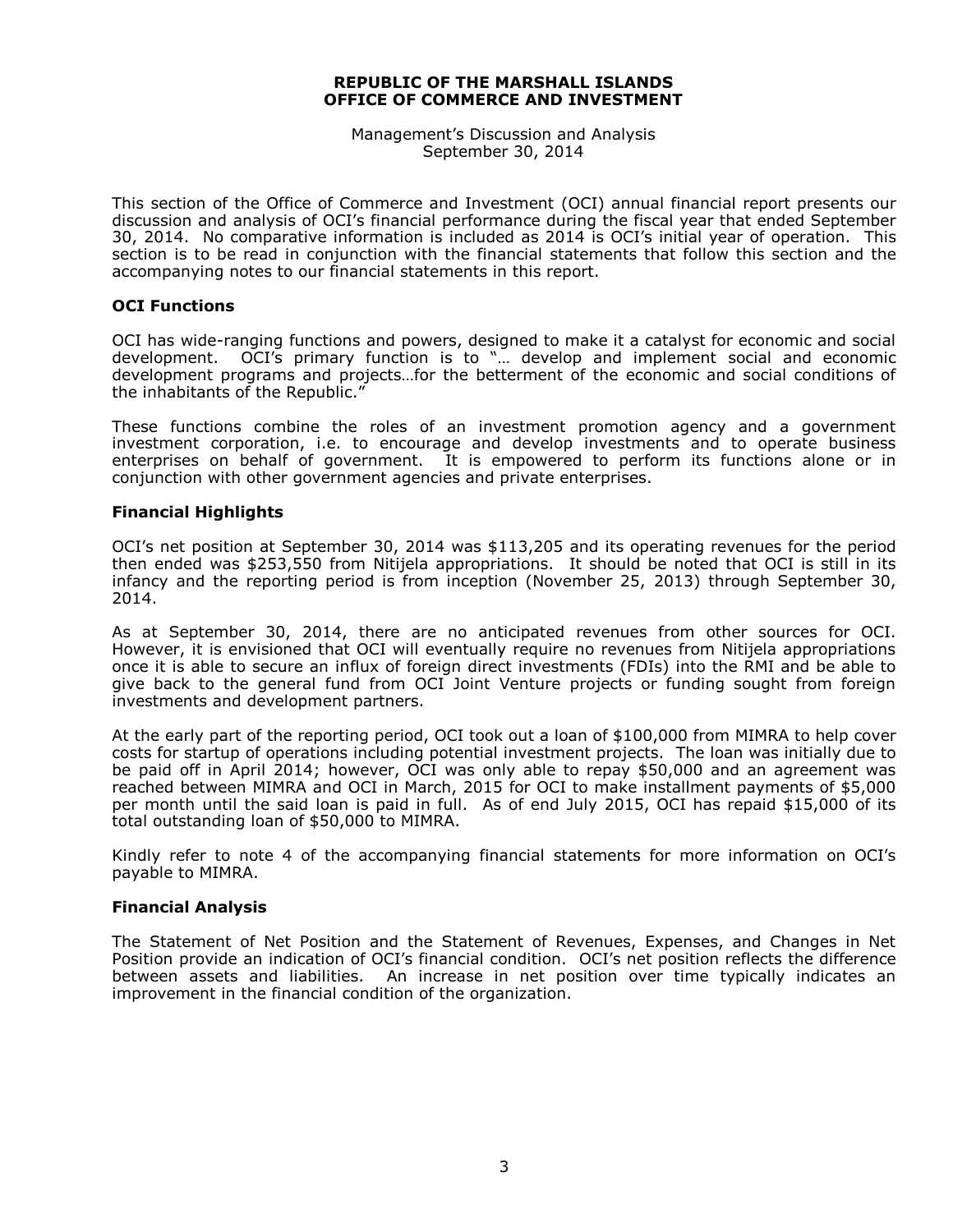Management's Discussion and Analysis September 30, 2014

A summary of OCI's Statement of Net Position as of September 30, 2014 is presented below:

| Current assets<br>Capital assets                 | \$129,994<br>35,197 |
|--------------------------------------------------|---------------------|
| Total assets                                     | \$165,191           |
| Current liabilities                              | \$ 51,986           |
| Net investment in capital assets<br>Unrestricted | 35,197<br>78,008    |
| Total net position                               | 113,205             |
| Total liabilities and net position               | \$165,191           |

Since OCI is still in its infancy, we are not able to conduct a comparative analysis with prior financial year.

OCI's total revenues for the period ended September 30, 2014 were \$253,550 and total expenses were \$140,345.

A summary of OCI's Statement of Revenues, Expenses, and Changes in Net Position for the period from inception (November 25, 2013) through September 30, 2014 is presented below:

| Operating revenues<br>Operating expenses | \$253,550<br>140,345 |
|------------------------------------------|----------------------|
| Change in net position                   | 113,205              |
| Net position at beginning of period      |                      |
| Net position at end of period            | \$113,205            |

Below is a list of the major components of operating expenses for OCI in 2014:

| Professional/Contractual fees<br>Office renovation and repair and maintenance<br>Travel and per diem<br>Salaries, wages and employee benefits<br>Other | 43,681<br>24,727<br>21,847<br>21,834<br>28,256 |
|--------------------------------------------------------------------------------------------------------------------------------------------------------|------------------------------------------------|
|                                                                                                                                                        | \$140,345                                      |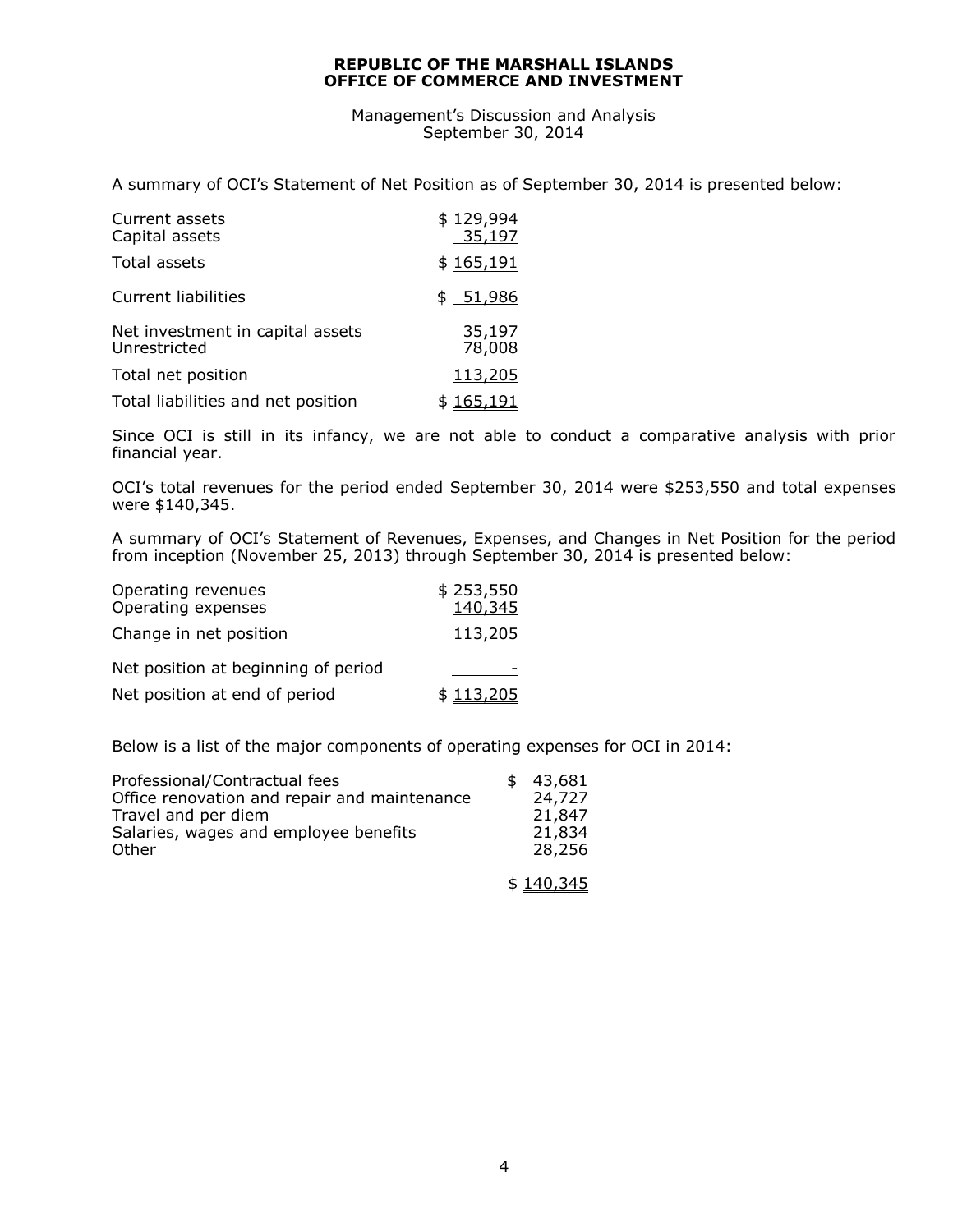Management's Discussion and Analysis September 30, 2014

The graph below depicts the operating expenses that OCI incurred in the reporting period from inception (November 25, 2013) to September 30, 2014. Since the reporting period includes the actual opening of the office and implementation of the mandate, some significant expenses were necessary for mobilization. These include professional/contractual fees, office renovation, travel & per diem, and salaries and wages.



#### **Capital Assets**

Capital assets for OCI as at September 30, 2014 were \$35,197. To commence operations and carry out responsibilities as mandated by Act, it was necessary to acquire certain capital assets. A vehicle was purchased to enable CEO and staff to carry out daily administrative duties. In addition to purchasing a vehicle, computers and other office equipment was purchased to ensure the staff had the necessary tools and equipment to carry out OCI's mandate.

Kindly refer to note 3 in the accompanying financial statements in the report for more information on OCI's capital assets.

#### **Additional Financial Information**

This discussion and analysis is designed to provide an overview of OCI's financial operations and financial condition as at  $30<sup>th</sup>$  September 2014. Should the reader have any questions regarding information included in this report or wish to request additional information, please contact the Chief Executive Officer of the Office of Commerce and Investment at (692) 625-4624 or in writing to P. O. Box 898, Majuro, Marshall Islands 96960.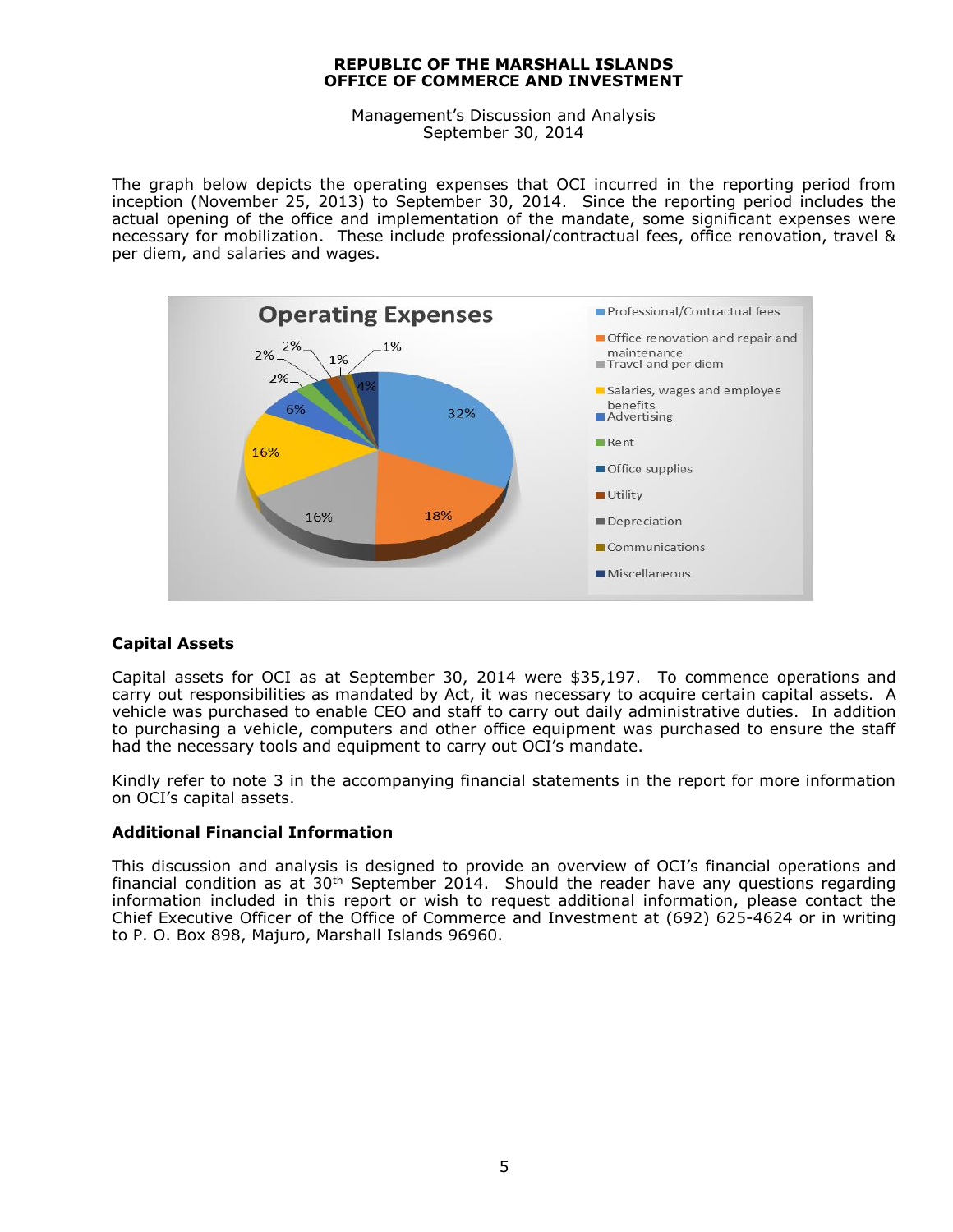## **OFFICE OF COMMERCE AND INVESTMENT REPUBLIC OF THE MARSHALL ISLANDS**

Statement of Net Position September 30, 2014

### **ASSETS**

| Current assets:                  |               |
|----------------------------------|---------------|
| Cash                             | \$<br>129,994 |
| Total current assets             | 129,994       |
| Capital assets, net              | 35,197        |
|                                  | \$<br>165,191 |
| LIABILITIES AND NET POSITION     |               |
| Liabilities:                     |               |
| Payable to affiliate             | \$<br>1,986   |
| Advance from affiliate           | 50,000        |
| <b>Total liabilities</b>         | 51,986        |
| Commitment and contingency       |               |
| Net position:                    |               |
| Net investment in capital assets | 35,197        |
| Unrestricted                     | 78,008        |
| Total net position               | 113,205       |
|                                  | \$<br>165,191 |

See accompanying notes to financial statements.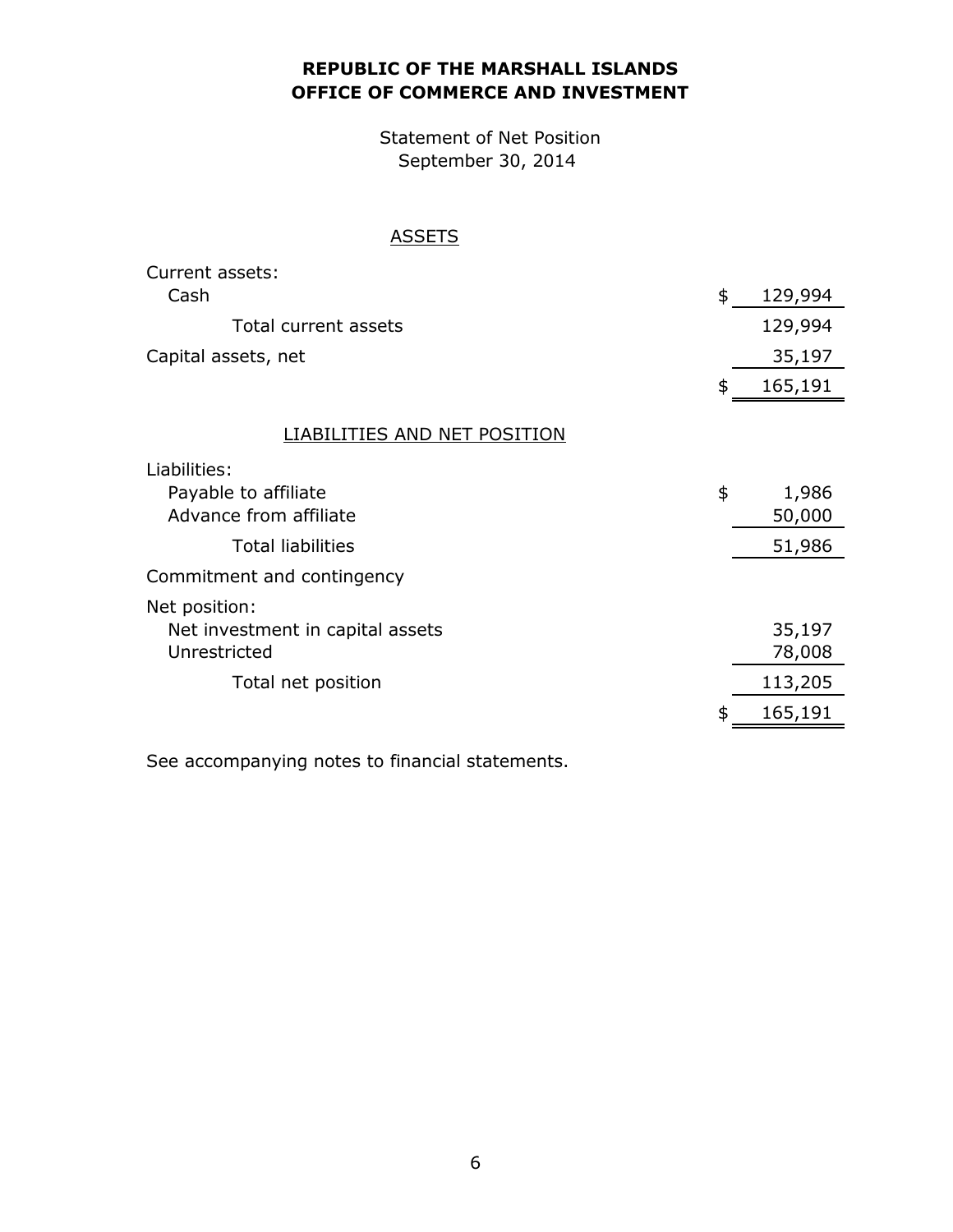### **OFFICE OF COMMERCE AND INVESTMENT REPUBLIC OF THE MARSHALL ISLANDS**

Statement of Revenues, Expenses, and Changes in Net Position For the Period from Inception (November 25, 2013) through September 30, 2014

| Operating revenues:                          |               |
|----------------------------------------------|---------------|
| Nitijela appropriation                       | \$<br>253,550 |
| Total operating revenues                     | 253,550       |
| Operating expenses:                          |               |
| Professional/Contractual fees                | 43,681        |
| Office renovation and repair and maintenance | 24,727        |
| Travel and per diem                          | 21,847        |
| Salaries, wages and employee benefits        | 21,834        |
| Advertising                                  | 8,118         |
| Office supplies                              | 7,293         |
| Rent                                         | 3,250         |
| Utility                                      | 2,305         |
| Communications                               | 1,214         |
| Depreciation                                 | 1,191         |
| Miscellaneous                                | 4,885         |
| Total operating expenses                     | 140,345       |
| Change in net position                       | 113,205       |
| Net position at beginning of period          |               |
| Net position at end of period                | \$<br>113,205 |
|                                              |               |

See accompanying notes to financial statements.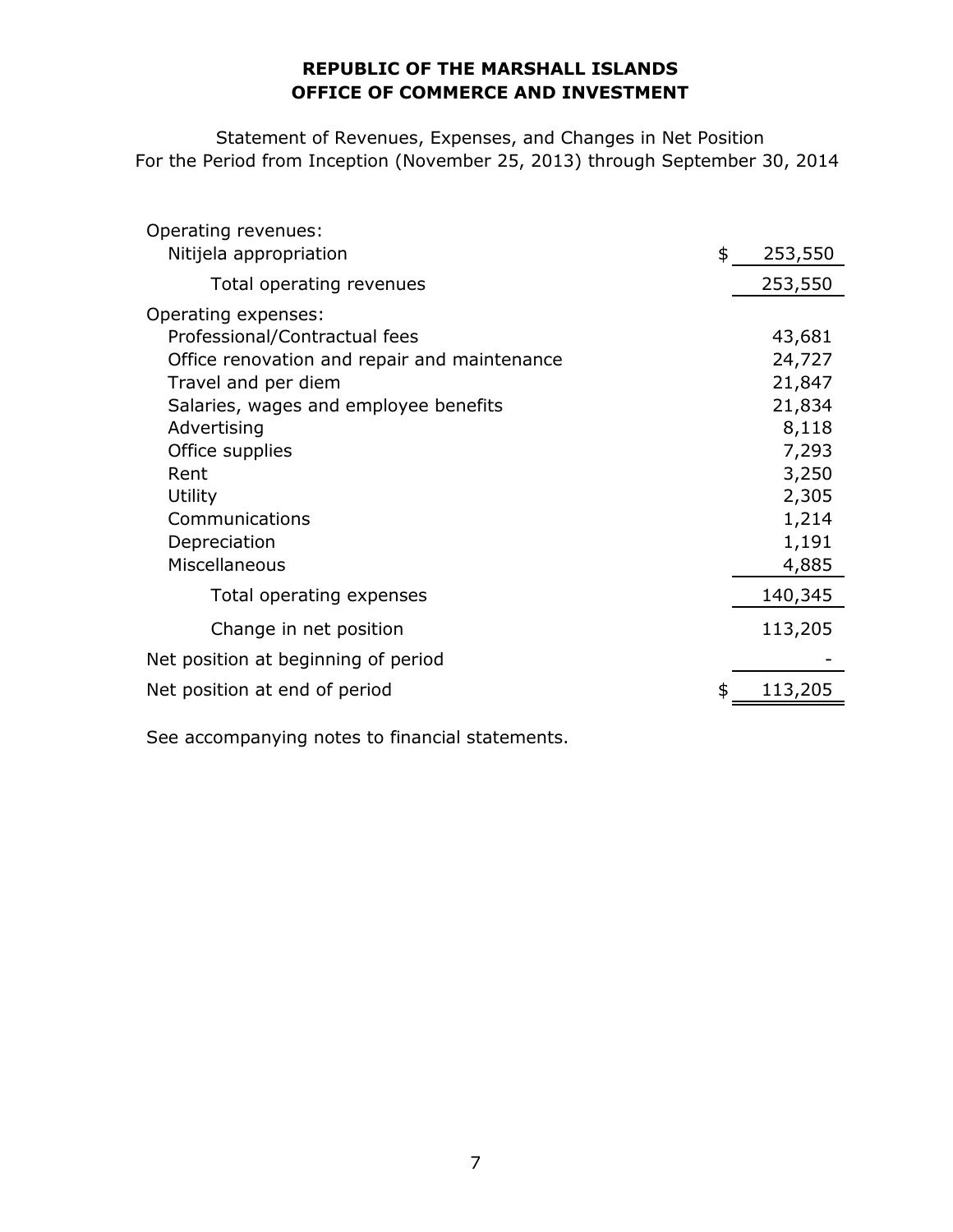## **OFFICE OF COMMERCE AND INVESTMENT REPUBLIC OF THE MARSHALL ISLANDS**

Statement of Cash Flows

For the Period from Inception (November 25, 2013) through September 30, 2014

| Cash flows from operating activities:                                                            |               |
|--------------------------------------------------------------------------------------------------|---------------|
| Operating grants received                                                                        | \$<br>253,550 |
| Cash payments to suppliers for goods and services                                                | (118, 833)    |
| Cash payments to employees for services                                                          | (18, 335)     |
| Net cash provided by operating activities                                                        | 116,382       |
| Cash flows from noncapital financing activities:                                                 |               |
| Net advance from affiliate                                                                       | 50,000        |
| Cash flows from capital and related financing activities:                                        |               |
| Acquisition of fixed assets                                                                      | (36, 388)     |
| Net change in cash                                                                               | 129,994       |
| Cash at beginning of period                                                                      |               |
| Cash at end of period                                                                            | \$<br>129,994 |
| Reconciliation of change in net position to net cash provided by<br>operating activities:        |               |
| Change in net position                                                                           | \$<br>113,205 |
| Adjustments to reconcile change in net position to net cash<br>provided by operating activities: |               |
| Depreciation                                                                                     | 1,191         |
| Increase in liabilities:                                                                         |               |
| Payable to affiliates                                                                            | 1,986         |
| Net cash provided by operating activities                                                        | \$<br>116,382 |
|                                                                                                  |               |

See accompanying notes to financial statements.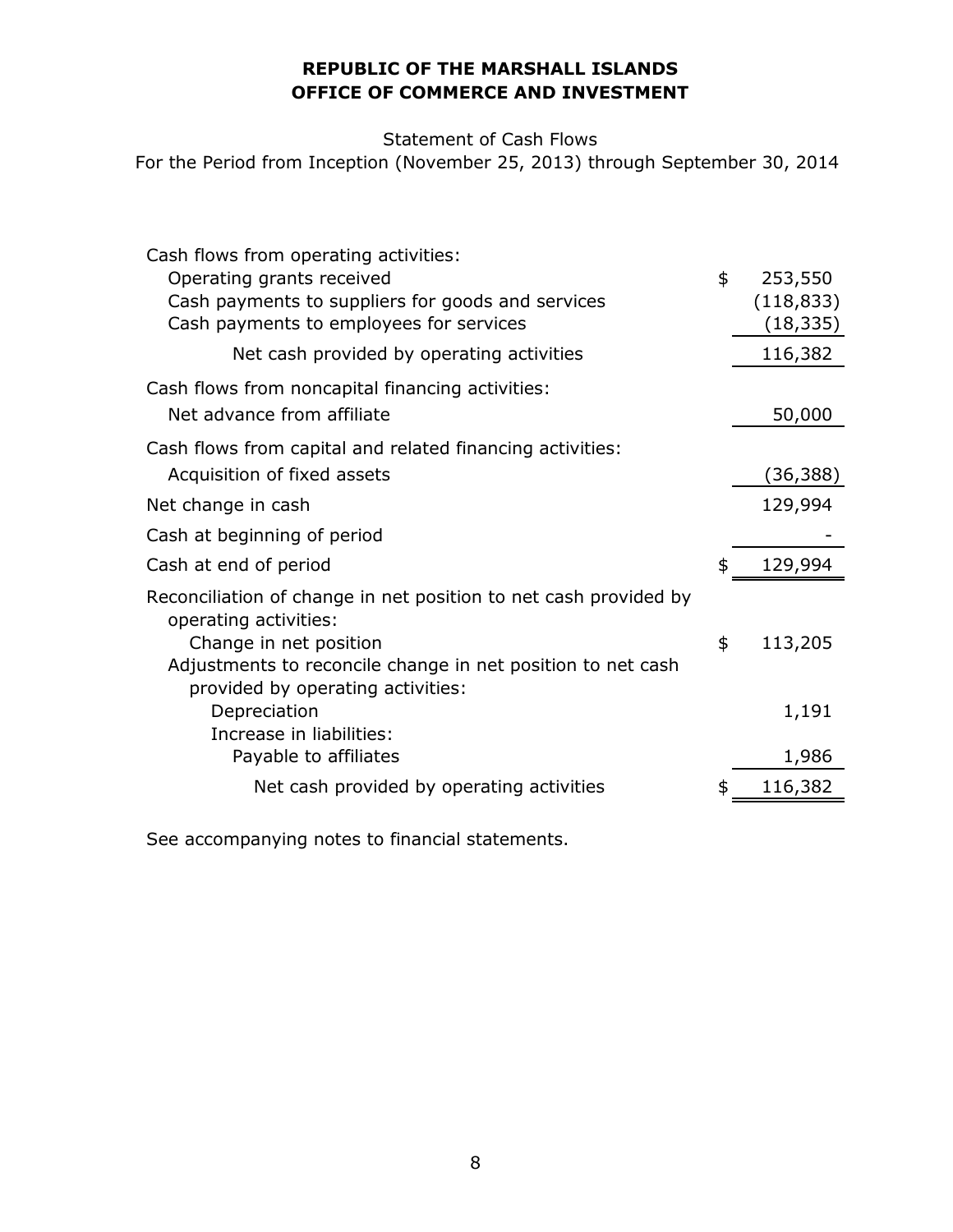Notes to Financial Statements September 30, 2014

#### (1) Organization

The Republic of the Marshall Islands Office of Commerce and Investment (OCI), a component unit of the Republic of the Marshall Islands (RepMar), was established pursuant to the Office of Commerce and Investment Act 2013 (Public Law No. 2013-21) and began operations as a statutory corporation on November 25, 2013 upon receiving its first operational budget. The objectives of OCI are to: (1) to investigate, study, develop and implement social and economic development programs and projects, alone or in conjunction with other governmental, private organizations, or agencies, for the betterment of the economic and social conditions of the inhabitants of the Republic; (2) encourage and develop, and manage, businesses of economic or social importance to the Republic, such as tourism, poultry farming and piggeries; and (3) conduct, on behalf of RepMar, such business enterprises as the Cabinet directs, on such terms and conditions as are agreed on between OCI and the Cabinet; provided, however, in all decisions of the Board or the Cabinet, the protection of existing enterprises shall be given highest consideration. OCI is primarily funded through operational appropriations from the Nitijela (the RepMar Legislature).

OCI is governed by a seven-member Board of Directors appointed by the Cabinet of RepMar.

OCI's financial statements are incorporated into the financial statements of RepMar as a component unit.

#### (2) Summary of Significant Accounting Policies

GASB Statement No. 34, *Basic Financial Statements - and Management's Discussion and Analysis - for State and Local Governments*, which was subsequently amended by Statement No. 37, *Basic Financial Statements - and Management's Discussion and Analysis - for State and Local Governments: Omnibus*, and modified by Statement No. 38, *Certain Financial Statement Note Disclosures,* establish financial reporting standards for governmental entities, which require that management's discussion and analysis of the financial activities be included with the basic financial statements and notes and modifies certain other financial statement disclosure requirements.

To conform to the requirements of GASB Statement 34, equity is presented in the following net position categories:

- Net investment in capital assets; capital assets, net of accumulated depreciation, plus construction or improvement of those assets.
- Unrestricted; net position that is not subject to externally imposed stipulations. Unrestricted net position may be designated for specific purposes by action of management or the Board of Directors or may otherwise be limited by contractual agreements with outside parties.

#### **Estimates**

The preparation of financial statements in conformity with accounting principles generally accepted in the United States of America requires management to make estimates and assumptions that affect the reported amounts of assets and liabilities and disclosure of contingent assets and liabilities at the date of the financial statements and the reported amounts of revenues and expenses during the reporting period. Actual results could differ from those estimates.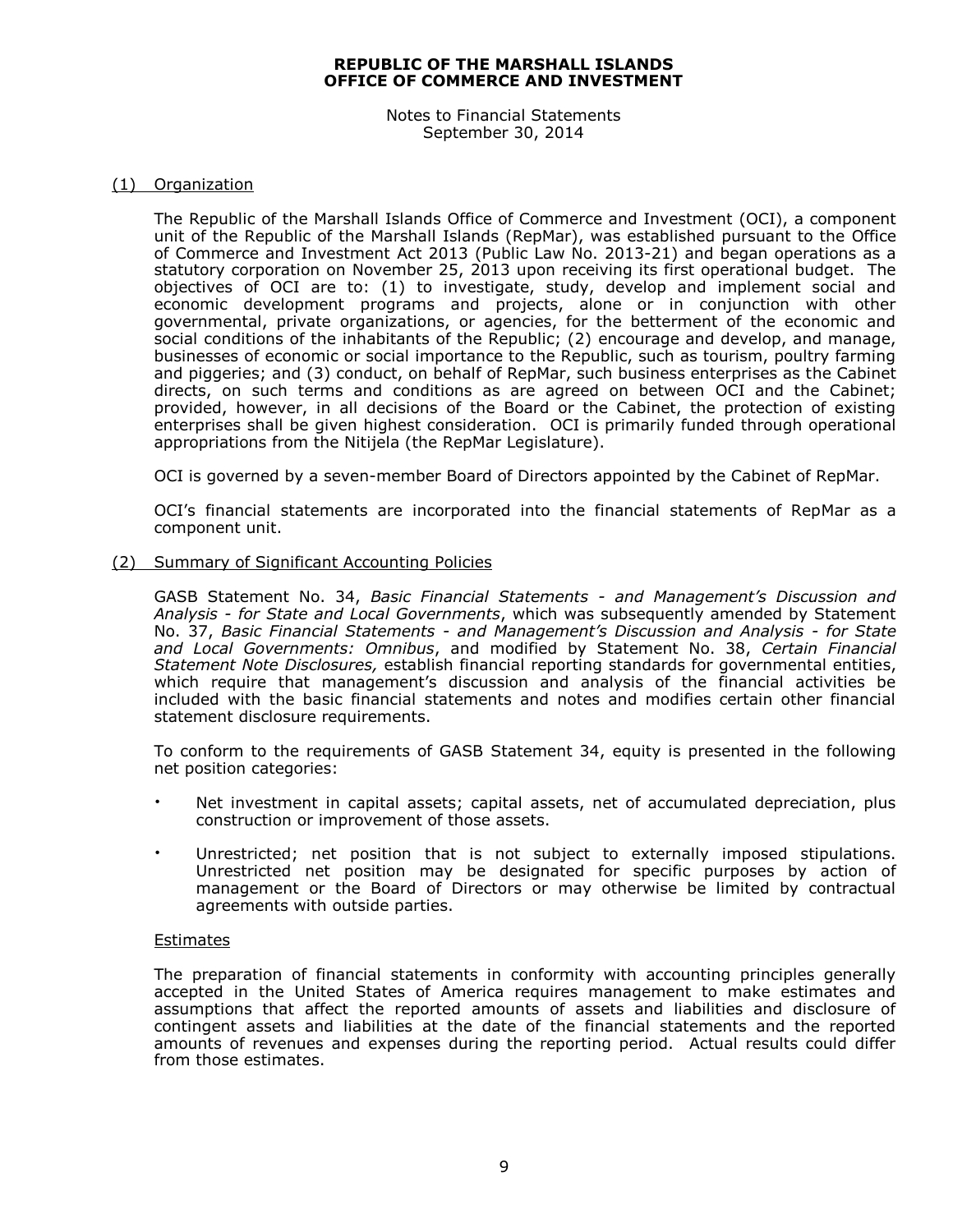Notes to Financial Statements September 30, 2014

#### (2) Summary of Significant Accounting Policies, Continued

#### Basis of Accounting

Proprietary funds are accounted for on a flow of economic resources measurement focus. With this measurement focus, all assets and liabilities associated with the operation of the fund are included in the statements of net position. Proprietary fund operating statements present increases and decreases in net position. The accrual basis of accounting is utilized by proprietary funds. Under this method, revenues are recorded when earned and expenses are recorded at the time liabilities are incurred. OCI considers Nitijela appropriations and operational grants and costs that are directly related to OCI's operations to be operating revenues and expenses. Revenues and expenses related to financing and other activities are reflected as nonoperating.

#### Cash

Custodial credit risk is the risk that in the event of a bank failure, OCI's deposits may not be returned to it. Such deposits are not covered by depository insurance and are either uncollateralized or collateralized with securities held by the pledging financial institution or held by the pledging financial institution but not in the depositor-government's name. OCI does not have a deposit policy for custodial credit risk.

For purposes of the statements of net position and cash flows, cash is defined as cash on hand and cash held in demand accounts. As of September 30, 2014, the carrying amount of cash was \$129,994, and the corresponding bank balance was \$132,383, which is maintained in a financial institution not subject to depository insurance. OCI does not require collateralization of its cash deposits; therefore, deposit levels in excess of Federal Deposit Insurance Corporation insurance coverage are uncollateralized. Accordingly, these deposits are exposed to custodial credit risk.

#### Capital Assets

Capital assets with a cost that equals or exceeds \$1,000 are capitalized. Such assets are stated at cost. Depreciation for all fixed assets is calculated using the straight-line method over a standard estimated useful life of 5 years. When the need arises and on a case-by-case basis only, management of OCI may adjust the estimated useful life of 5 years.

#### Deferred Outflows of Resources

In addition to assets, the statement of net position will sometimes report a separate section for deferred outflows of resources. This separate financial statement element, deferred outflows of resources represents a consumption of net position that applies to a future period and so will not be recognized as an outflow of resources (deduction of net position) until then. OCI has no items that qualify for reporting in this category.

#### Compensated Absences

Vested or accumulated vacation leave is recorded as an expense and liability as the benefits accrue to employees. No liability is recorded for nonvesting accumulating rights to receive sick pay benefits. As of September 30, 2014, there is no accumulated vacation leave liability.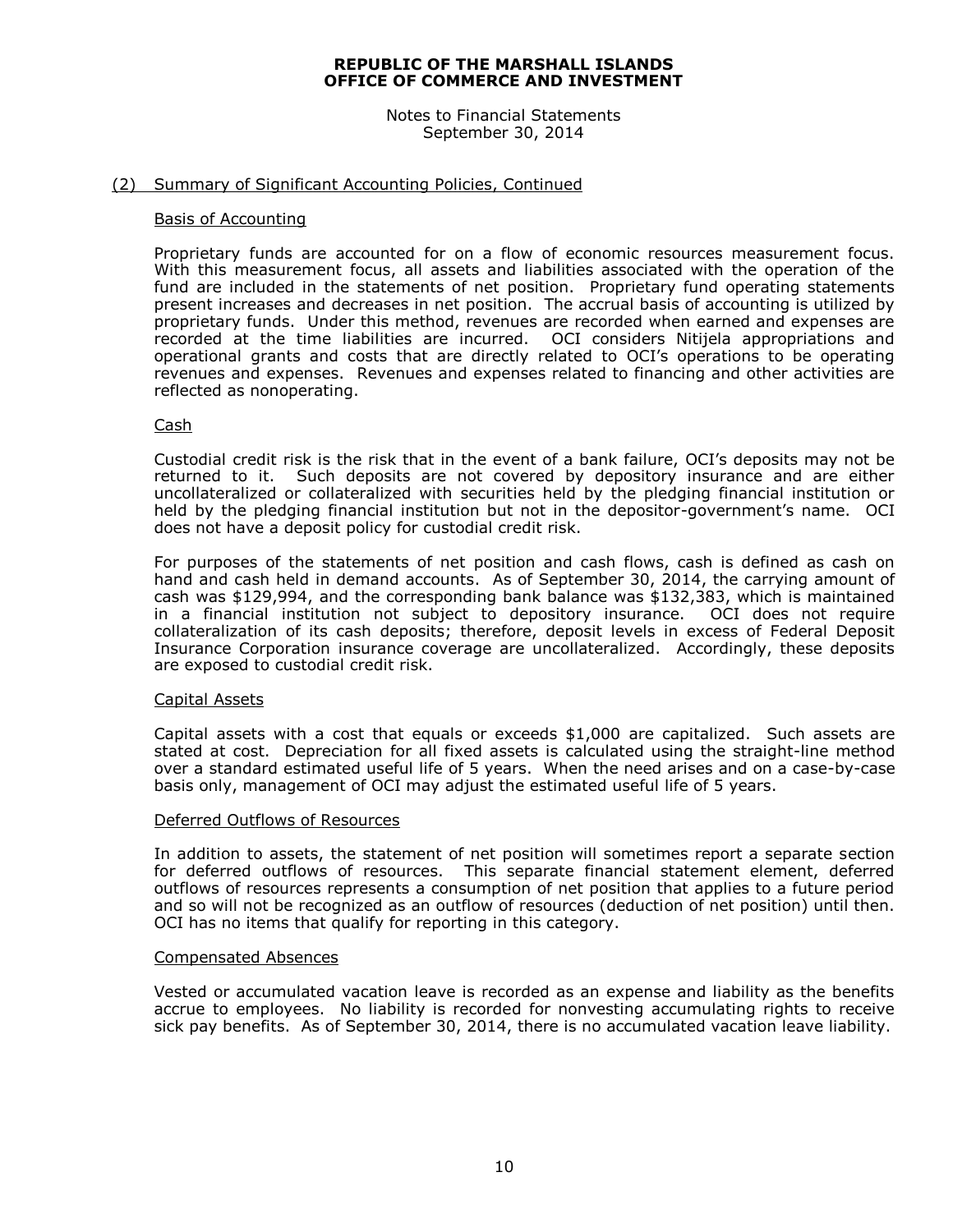Notes to Financial Statements September 30, 2014

#### (2) Summary of Significant Accounting Policies, Continued

#### Deferred Inflows of Resources

In addition to liabilities, the statement of net position will sometimes report a separate section for deferred inflows of resources. This separate financial statement element, deferred inflows of resources represents an acquisition of net position that applies to a future period and so will not be recognized as an inflow of resources (additions to net position) until then. OCI has no items that qualify for reporting in this category.

#### Taxes

Corporate profits are not subject to income tax in the Republic of the Marshall Islands. The Government of the Republic of the Marshall Islands imposes a gross receipts tax of 3% on revenues. OCI is specifically exempt from this tax; however, gross receipts associated with business enterprise operations as directed by the Cabinet are subject to gross receipts tax.

#### New Accounting Standards

During the period from inception (November 25, 2013) through September 30, 2014, OCI implemented the following pronouncements:

- GASB Statement No. 66, *Technical Corrections - 2012*, which enhances the usefulness of financial reports by resolving conflicting accounting and financial reporting guidance that could diminish the consistency of financial reporting.
- GASB Statement No. 67, *Financial Reporting for Pension Plans*, which revises existing guidance for the financial reports of most pension plans.
- GASB Statement No. 70, *Accounting and Financial Reporting for Nonexchange Financial Guarantees*, which requires a state or local government guarantor that offers a nonexchange financial guarantee to another organization or government to recognize a liability on its financial statements when it is more likely than not that the guarantor will be required to make a payment to the obligation holders under the agreement.

The implementation of these statements did not have a material effect on the accompanying financial statements.

In June 2012, GASB issued Statement No. 68, *Accounting and Financial Reporting for Pensions,* which revises and establishes new financial reporting requirements for most governments that provide their employees with pension benefits. The provisions in Statement 68 are effective for fiscal years beginning after June 15, 2014. Management does not believe that the implementation of this statement will have a material effect on the financial statements of OCI.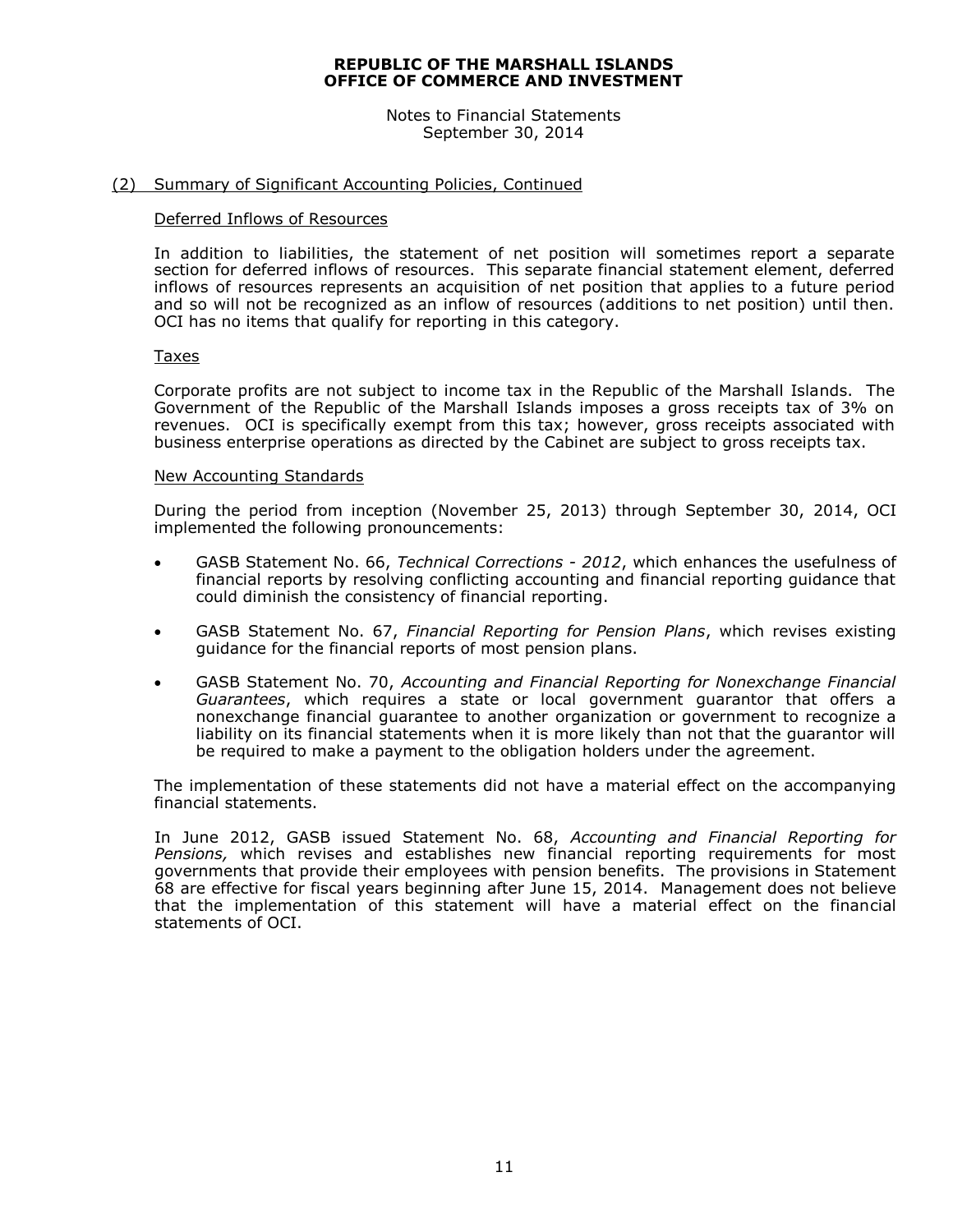Notes to Financial Statements September 30, 2014

#### (2) Summary of Significant Accounting Policies, Continued

#### New Accounting Standards, Continued

In January 2013, GASB issued Statement No. 69, *Government Combinations and Disposals of Government Operations,* which improves accounting and financial reporting for state and local governments' combinations and disposals of government operations. Government combinations include mergers, acquisitions, and transfers of operations. A disposal of government operations can occur through a transfer to another government or a sale. The provisions in Statement 69 are effective for fiscal years beginning after December 15, 2013. Management has not yet determined the effect of implementation of this statement on the financial statements of OCI.

In November 2013, GASB issued Statement No. 71, *Pension Transition for Contributions Made Subsequent to the Measurement Date - an amendment of GASB Statement No. 68,* which addresses an issue regarding application of the transition provisions of Statement No. 68, *Accounting and Financial Reporting for Pensions*. The issue relates to amounts associated with contributions, if any, made by a state or local government employer or nonemployer contributing entity to a defined benefit pension plan after the measurement date of the government's beginning net pension liability. The provisions in Statement 71 are effective for fiscal years beginning after June 15, 2014. Management does not believe that the implementation of this statement will have a material effect on the financial statements of OCI.

#### Risk Management

OCI is exposed to various risks of loss related to torts; theft of, damage to, and destruction of assets; errors and omissions; injuries to employees; and natural disasters. OCI has elected to purchase commercial insurance from independent third parties for the risks of loss to which it is exposed. Settled claims from these risks have not exceeded commercial insurance coverage for the period from inception (November 25, 2013) through September 30, 2014.

#### (3) Capital Assets

Capital asset activity for the period from inception (November 25, 2013) through September 30, 2014 was as follows:

|                                                 | November 25,<br>2013 | Additions<br>and Transfers | Retirements | September 30,<br>2014 |
|-------------------------------------------------|----------------------|----------------------------|-------------|-----------------------|
| Motor vehicles<br>Computers and other equipment |                      | \$27,000<br>9,388          |             | \$27,000<br>9,388     |
| Less accumulated depreciation                   |                      | 36,388<br>(1, 191)         |             | 36,388<br>(1, 191)    |
|                                                 |                      | \$35,197                   |             | \$35,197              |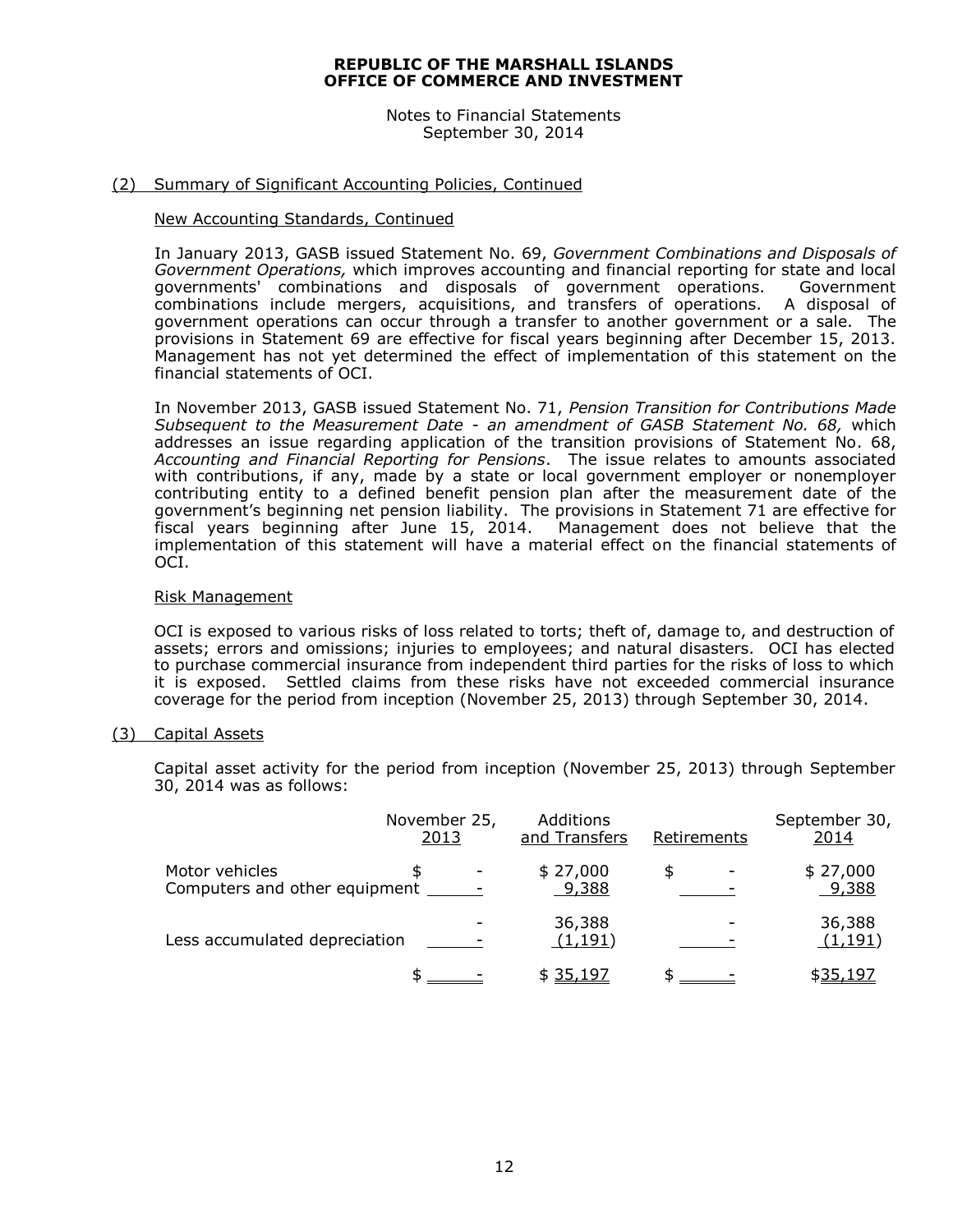Notes to Financial Statements September 30, 2014

#### (4) Related Party Transactions

OCI is a component unit of RepMar and is thus affiliated with all RepMar-owned and affiliated entities, including the Marshall Islands Marine Resources Authority (MIMRA) and the Marshall Islands Development Bank (MIDB). OCI utilizes services from certain affiliated entities at substantially the same terms and conditions as those incurred from third parties. A summary of related party transactions as of September 30, 2014 and for the period from inception (November 25, 2013) through September 30, 2014 is as follows:

|                                                                                                 | 2014            |          |
|-------------------------------------------------------------------------------------------------|-----------------|----------|
|                                                                                                 | <b>Expenses</b> | Payables |
| Marshall Islands Social Security Administration<br>Marshall Islands National Telecommunications | Æ,              | \$1,986  |
| Authority                                                                                       | 1,214           |          |
| Marshalls Energy Company, Inc.                                                                  | 2,305           |          |
|                                                                                                 | \$ 3,519        |          |

On February 14, 2014, MIMRA advanced \$100,000 to finance OCI start-up operations. The advance is uncollateralized and is non-interest bearing and is due and payable in April 2014. As of September 30, 2014, \$50,000 is payable to MIMRA.

For the period from inception (November 25, 2013) through September 30, 2014, OCI operations were funded by \$253,550 of RepMar appropriations.

OCI entered into an office lease with MIDB for a term of two years commencing September 1, 2014. Annual rent payments are \$12,672.

#### (5) Contingency

OCI receives a substantial amount of its revenue from annual RepMar appropriations. A significant reduction in the level of budgetary support from RepMar, if this were to occur, may have an effect on OCI's programs and activities. For the year ended September 30, 2015, RepMar appropriated funding of \$429,325 for the purpose of funding OCI's programs and activities.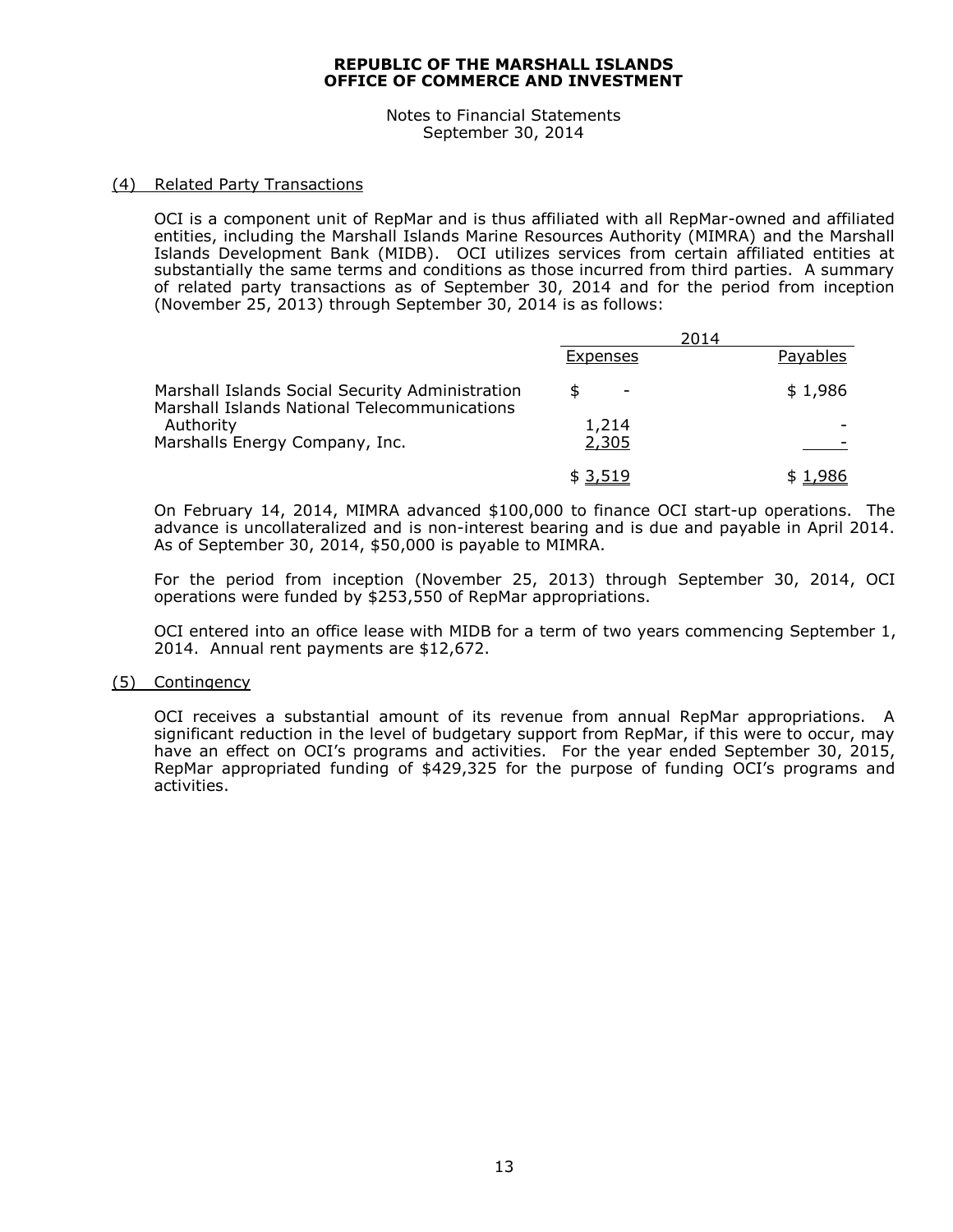# Deloitte.

Deloitte & Touche LLP 361 South Marine Corps Drive Tamuning, GU 96913 USA

Tel: +1 (671) 646-3884 Fax: +1 (671) 649-4265

www.deloitte.com

#### **INDEPENDENT AUDITORS' REPORT ON INTERNAL CONTROL OVER FINANCIAL REPORTING AND ON COMPLIANCE AND OTHER MATTERS BASED ON AN AUDIT OF FINANCIAL STATEMENTS PERFORMED IN ACCORDANCE WITH** *GOVERNMENT AUDITING STANDARDS*

Board of Directors Republic of the Marshall Islands Office of Commerce and Investment:

We have audited, in accordance with auditing standards generally accepted in the United States of America and the standards applicable to financial audits contained in *Government Auditing Standards* issued by the Comptroller General of the United States, the financial statements of the Republic of the Marshall Islands Office of Commerce and Investment (OCI), which comprise the statement of net position as of September 30, 2014, and the related statements of revenues, expenses and changes in net position and of cash flows for the period from inception (November 25, 2013) through September 30, 2014, and the related notes to the financial statements, and have issued our report thereon dated October 17, 2016.

#### **Internal Control Over Financial Reporting**

In planning and performing our audit of the financial statements, we considered OCI's internal control over financial reporting (internal control) to determine the audit procedures that are appropriate in the circumstances for the purpose of expressing our opinion on the financial statements, but not for the purpose of expressing an opinion on the effectiveness of OCI's internal control. Accordingly, we do not express an opinion on the effectiveness of OCI's internal control.

A *deficiency in internal control* exists when the design or operation of a control does not allow management or employees, in the normal course of performing their assigned functions, to prevent, or detect and correct, misstatements on a timely basis. A *material weakness* is a deficiency, or a combination of deficiencies, in internal control such that there is a reasonable possibility that a material misstatement of the entity's financial statements will not be prevented, or detected and corrected on a timely basis. A *significant deficiency* is a deficiency, or a combination of deficiencies, in internal control that is less severe than a material weakness, yet important enough to merit attention by those charged with governance.

Our consideration of internal control was for the limited purpose described in the first paragraph of this section and was not designed to identify all deficiencies in internal control that might be material weaknesses or significant deficiencies and therefore, material weaknesses or significant deficiencies may exist that were not identified. We did identify certain deficiencies in internal control, described in the accompanying Schedule of Findings and Responses as items 2014-001 and 2014-002, that we consider to be material weaknesses.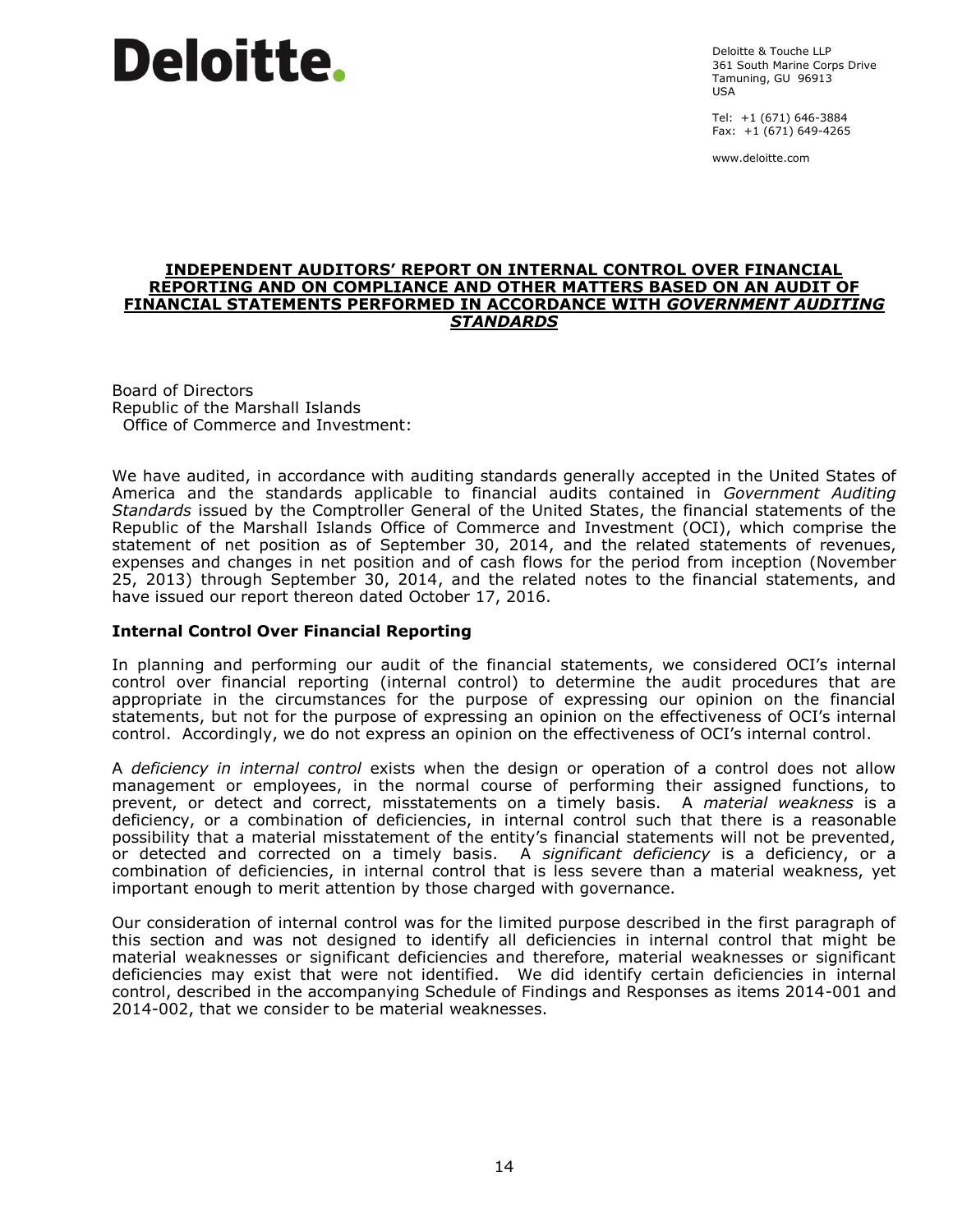# Deloitte.

#### **Compliance and Other Matters**

As part of obtaining reasonable assurance about whether OCI's financial statements are free from material misstatement, we performed tests of its compliance with certain provisions of laws, regulations, contracts, and grant agreements, noncompliance with which could have a direct and material effect on the determination of financial statement amounts. However, providing an opinion on compliance with those provisions was not an objective of our audit, and accordingly, we do not express such an opinion. The results of our tests disclosed instances of noncompliance or other matters that are required to be reported under *Government Auditing Standards* and which are described in the accompanying Schedule of Findings and Responses as items 2014-003 through 2014-005.

#### **OCI's Response to Findings**

OCI's response to the findings identified in our audit are described in the accompanying Schedule of Findings and Responses. OCI's responses were not subjected to the auditing procedures applied in the audit of the financial statements and, accordingly, we express no opinion on them.

#### **Purpose of this Report**

The purpose of this report is solely to describe the scope of our testing of internal control and compliance and the results of that testing, and not to provide an opinion on the effectiveness of the entity's internal control or on compliance. This report is an integral part of an audit performed in accordance with *Government Auditing Standards* in considering the entity's internal control and compliance. Accordingly, this communication is not suitable for any other purpose.

October 17, 2016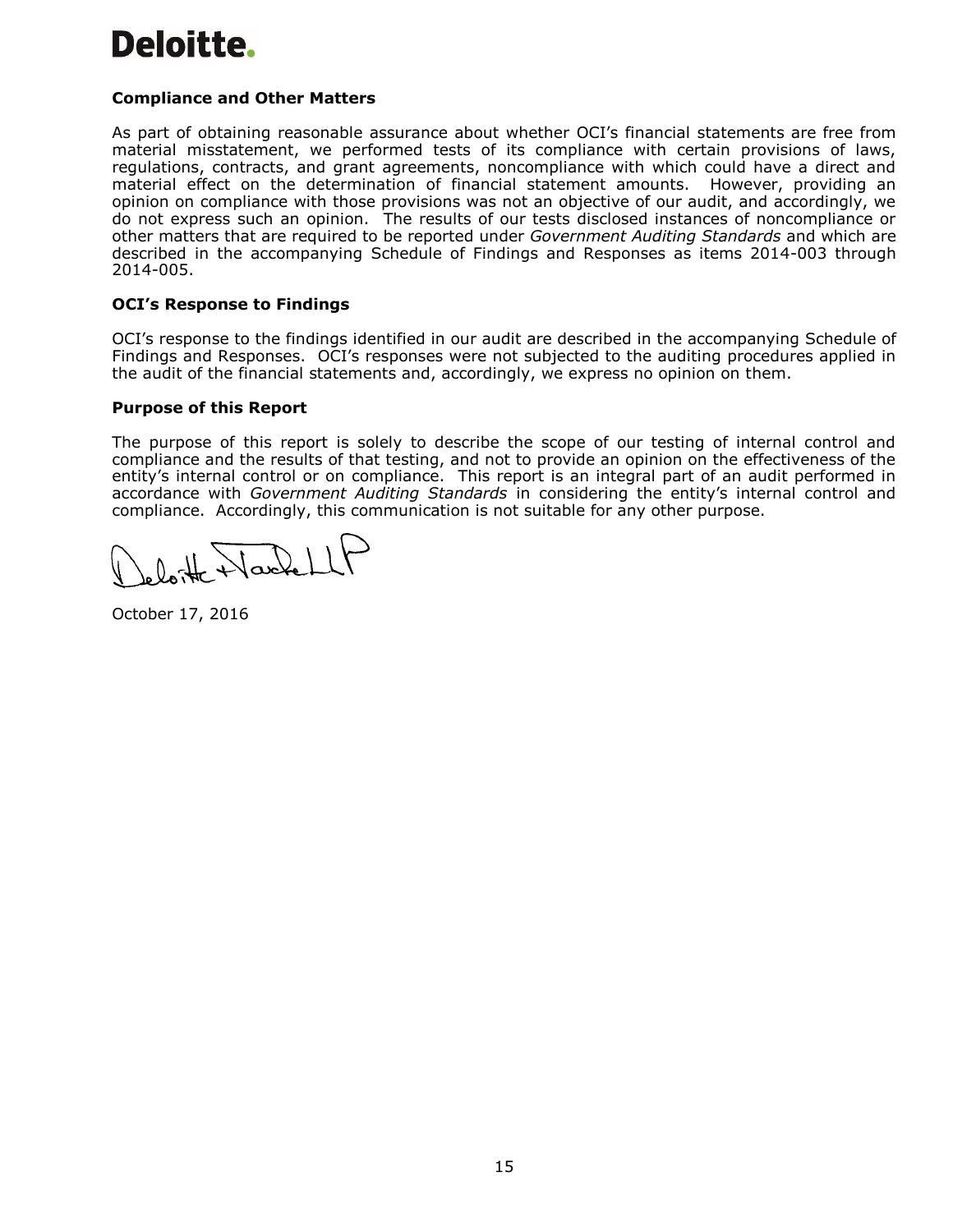Schedule of Findings and Responses Period from Inception (November 25, 2013) through September 30, 2014

#### Finding No. 2014-001

#### Journal Vouchers

Criteria: Journal vouchers should be prepared and reviewed by supervisory personnel independent of the preparation process.

Condition: Journal vouchers are not prepared and therefore, such are not reviewed by the Chief Executive Officer (CEO).

Cause: There are no policies and procedures in place for the review and approval of journal entries.

Effect: The effect is that we cannot determine the appropriateness of the journal entries.

Recommendation: We recommend that OCI establish policies and procedures in place requiring the review and approval of journal vouchers.

#### Auditee Response and Corrective Action Plan:

The OCI Management who started in July and September 2014 formulated its Financial Policy (FP) to ensure that its record of financial accounts were in place as there were no policy in place when OCI was established.

There drafts of the FP that were prepared were not ready for the Board in late 2014, however the final FP was later reviewed in the new financial year and approved by the OCI Board in the May 2015 Board meeting.

The final FP is now in place where Management has provided an update to all staff, especially with the Finance Team in OCI. In addition to the FP, Management has also adopted its new Electronic Financial Accounting system where all financial accounting records, pay roll, journal and other supportive information have been stored. There is also the Finance team who provides a report to Management in this regard on a monthly basis where a Check & Balance is verified for journal provided and approved by the CEO. Also for all Journal records and payment there is an order prepared with it for the CEO's endorsement prior to Cheque payment approval. Note all the Finance records for OCI now has an electronic and a manual Data Base for proper recording.

In addition to the above a monthly report of journal, this is inclusive of GL, Cheque payment and Bank statement are prepared each month by the Finance team where it is verified by the External accountant prior to the production of the monthly draft accounts. The same is then cross-checked by CEO, afterwards it is then presented to the Board in its monthly meeting. Note this process started from November, 2014.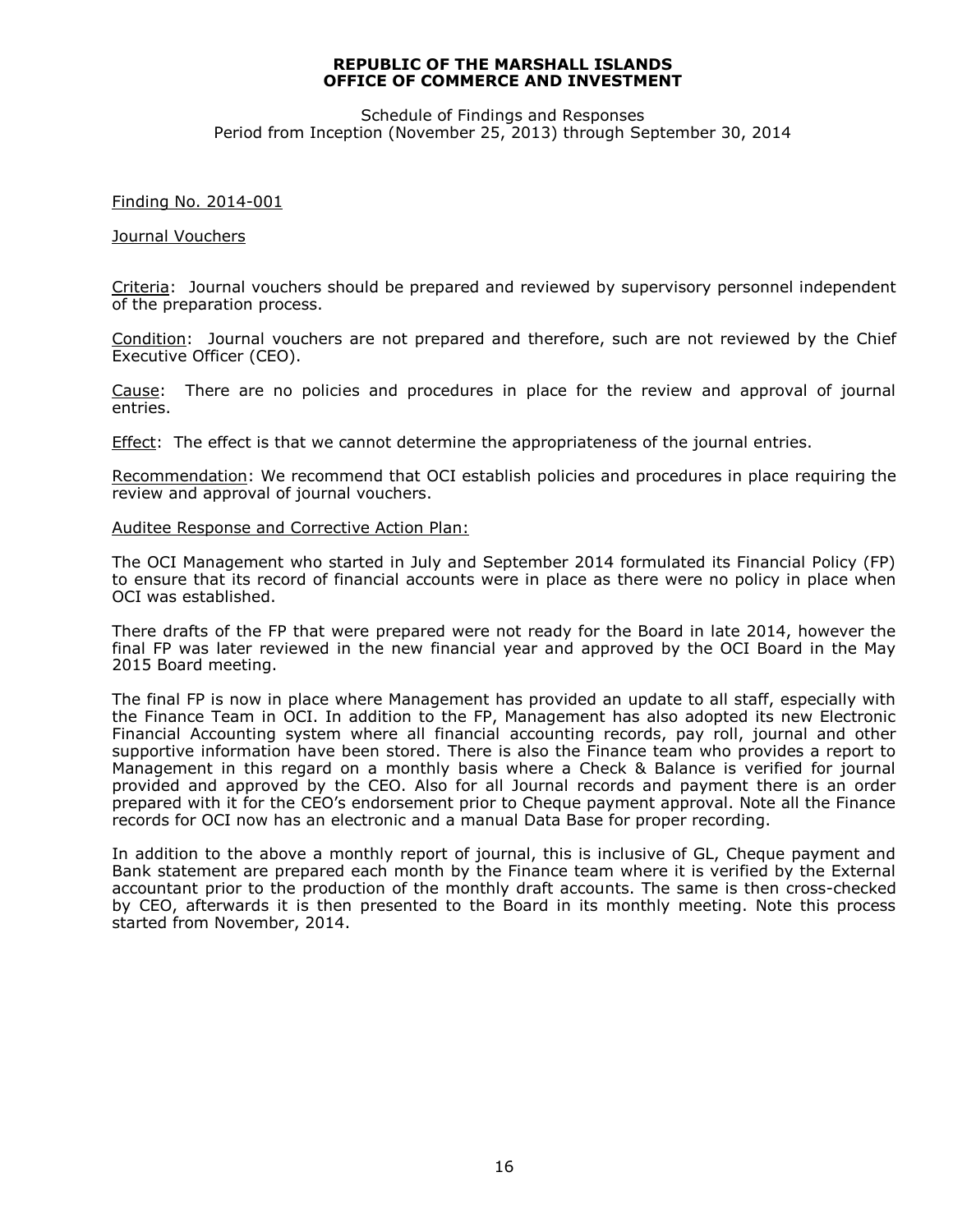Schedule of Findings and Responses, Continued Period from Inception (November 25, 2013) through September 30, 2014

#### Finding No. 2014-002

#### Timesheets

Criteria: The HR Policy manual states that OCI must maintain records of time-in and time-out for every employee. Each employee of OCI shall use an electronic attendance card or sign the attendance register at the front desk if the electronic attendance card is not available.

Condition: During the period from inception (November 25, 2013) through September 30, 2014, we noted that OCI did not maintain any records of employees' hours or did not utilize any time recording method to record and monitor employees' working hours.

Cause: The cause of the above condition appears to be noncompliance with the criteria.

Effect: The effect of the above condition is the possibility of unauthorized payroll expense occurring that may not be timely detected.

Recommendation: We recommend that internal control policies and procedures that are in place be enforced.

#### Auditee Response and Corrective Action Plan:

It is important to note that OCI started to recruit its staff from May, 2014 where the first staff on board was

The CEO, who started work on July 8, 2015. From August to end September, 2014 only the CEO and 3 other staff were on board, and these staff attendance manual records were kept by the CEO. This report was provided to Deloitte in the audit period and a copy is provided in *Attachment – findings 002.*

Management also worked hard to ensure that OCI has a **Human Resources Policy (HRP),** as there was none available during the audit period. The draft of the initial HRP was reviewed by Management in line to the RMI Public Services HRP and was also cross-checked with some RMI SOEs prior to its submission to the OCI Board for approval and adoption in April, 2015.

It was after the HRP's approval by the OCI Board, that, Management introduced its Electronic Attendance system for use, in house, for all staff attendance record.

The OCI HRP is provided in more detail in the OCI website: [www.investmarshallislands.com](http://www.investmarshallislands.com/)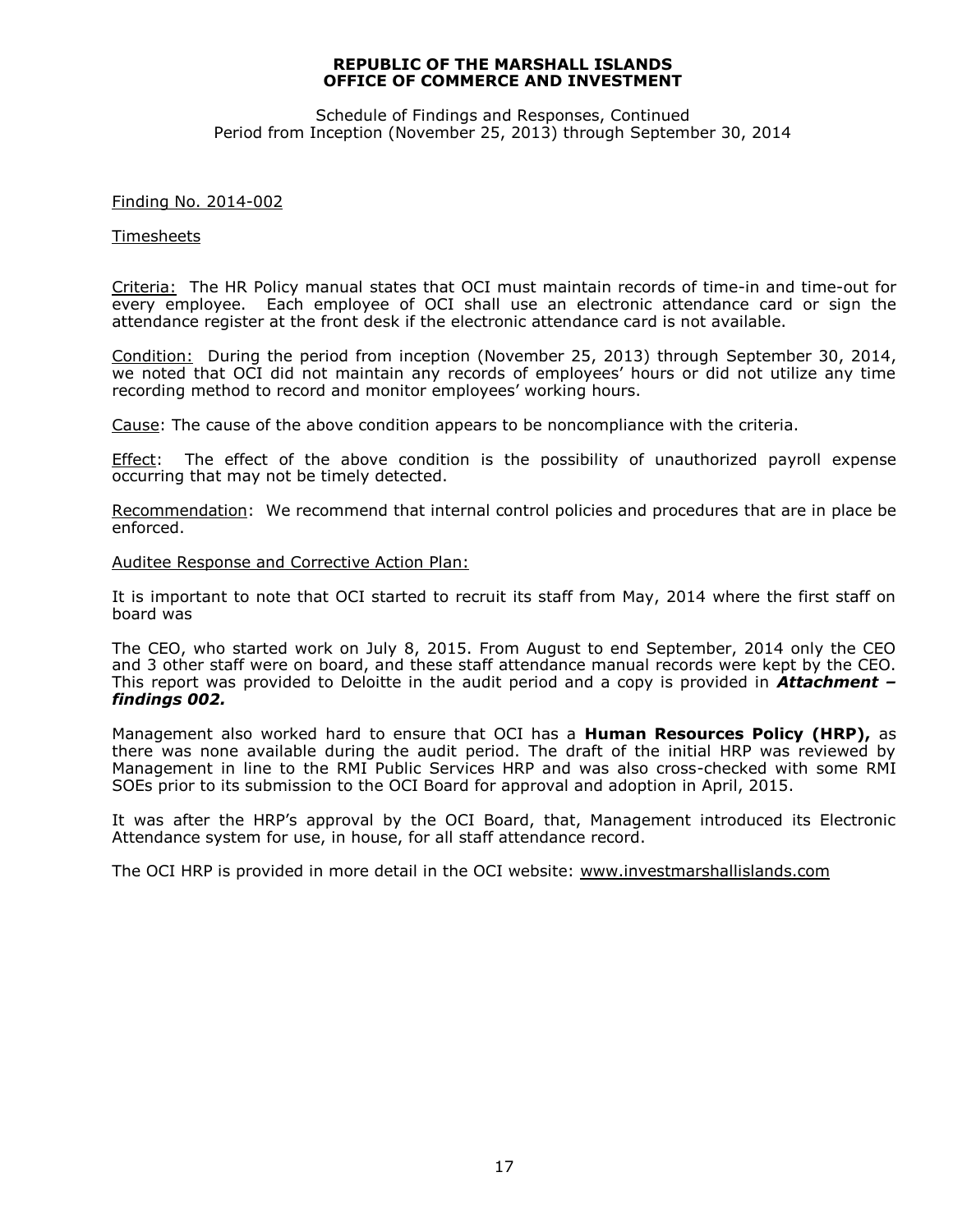Schedule of Findings and Responses, Continued Period from Inception (November 25, 2013) through September 30, 2014

#### Finding No. 2014-003

#### Local Noncompliance

Criteria: Sections 131 and 215 of the RepMar Social Security Act of 1990 and the Social Security Health Fund Act of 1991, respectively, state that no later than the tenth day after the end of each quarter, each employer shall submit to Social Security Administration report of wages and salaries paid by the employer, and the contributions due from the employer, under Sections 129 and 130, and 213, and 214, respectively, and pay into the Fund the contributions due.

Condition: OCI did not prepare and file Employer's Quarterly Tax Returns nor remit social security employer and employee contributions for the period from inception (November 25, 2013) through September 30, 2014.

Cause: The cause of the above condition is lack of established policies and procedures that meet compliance with the Social Security Act of 1990 and Social Security Health Fund Act of 1991.

Effect: The effect of the above condition is noncompliance with the Social Security Act of 1990 and Social Security Health Fund Act of 1991.

Recommendation: We recommend that OCI comply with the Social Security Act of 1990 and Social Security Health Fund Act of 1991.

#### Auditee Response and Corrective Action Plan:

The OCI Management admits its oversight on the above to non-compliance of the Social Security Act, which the CEO, provided a formal letter of apology in this regard and also requested for assistance in the allowance of the time for OCI to pay all its staff Social Security Overdue Tax.

The above request was granted by the Social Security office and OCI Management will ensure that future settlement of Social Security Tax for all its staff will be executed promptly.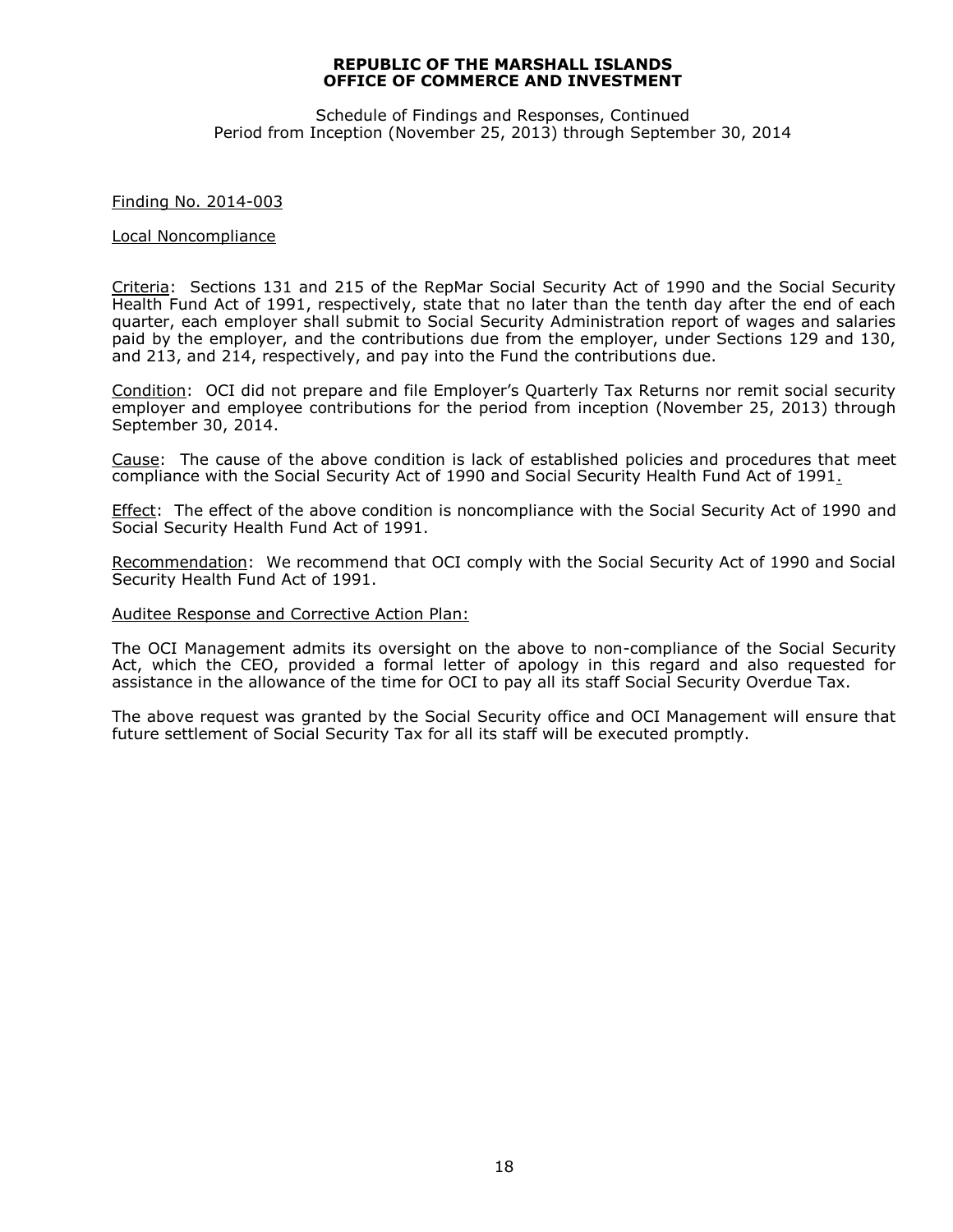Schedule of Findings and Responses, Continued Period from Inception (November 25, 2013) through September 30, 2014

#### Finding No. 2014-004

#### Local Noncompliance

Criteria: 48 MIRC Chapter 1, Income Tax Act of 1989, Section 105, states that the employer shall once every four (4) weeks or thirteen times per year, pay taxes withheld under Section 104 under Chapter 1. The employer shall, along with the taxes, within two (2) weeks following the preceding four (4) week period make a full, true and correct return showing all wages and salaries paid by the employer to the employees during the preceding four (4) week period and showing the tax due and withheld thereon as provided in Section 104 of the Chapter.

Condition: OCI did not file and pay income taxes withheld for the period from inception (November 25, 2013) through September 30, 2014.

Cause: The cause of the above condition is the lack of policies and procedures to monitor timely filing of returns and payment of withheld income taxes.

**Effect:** The effect of the above condition is noncompliance with RepMar Income Tax Act of 1989, as amended

Recommendation: We recommend that OCI establish policies and procedures to comply with the RepMar Income Tax Act of 1989, as amended.

#### Auditee Response and Corrective Action Plan:

The OCI Management admits its oversight on the above to non-compliance of the Income Tax Act, which the CEO, provided a formal letter of apology in this regard and also requested for assistance in the allowance of the time for OCI to pay all its staff overdue Income Tax.

The above request was granted by the Tax office and OCI Management will ensure that future settlement of Income Tax for all its staff will be executed promptly.

In addition to the above the recent OCI Board approved Financial Policy covers a section of the Income Tax Act to ensure that OCI Management is fully aware of the commitment of payment of staff Income Tax on a timely manner to the Tax office.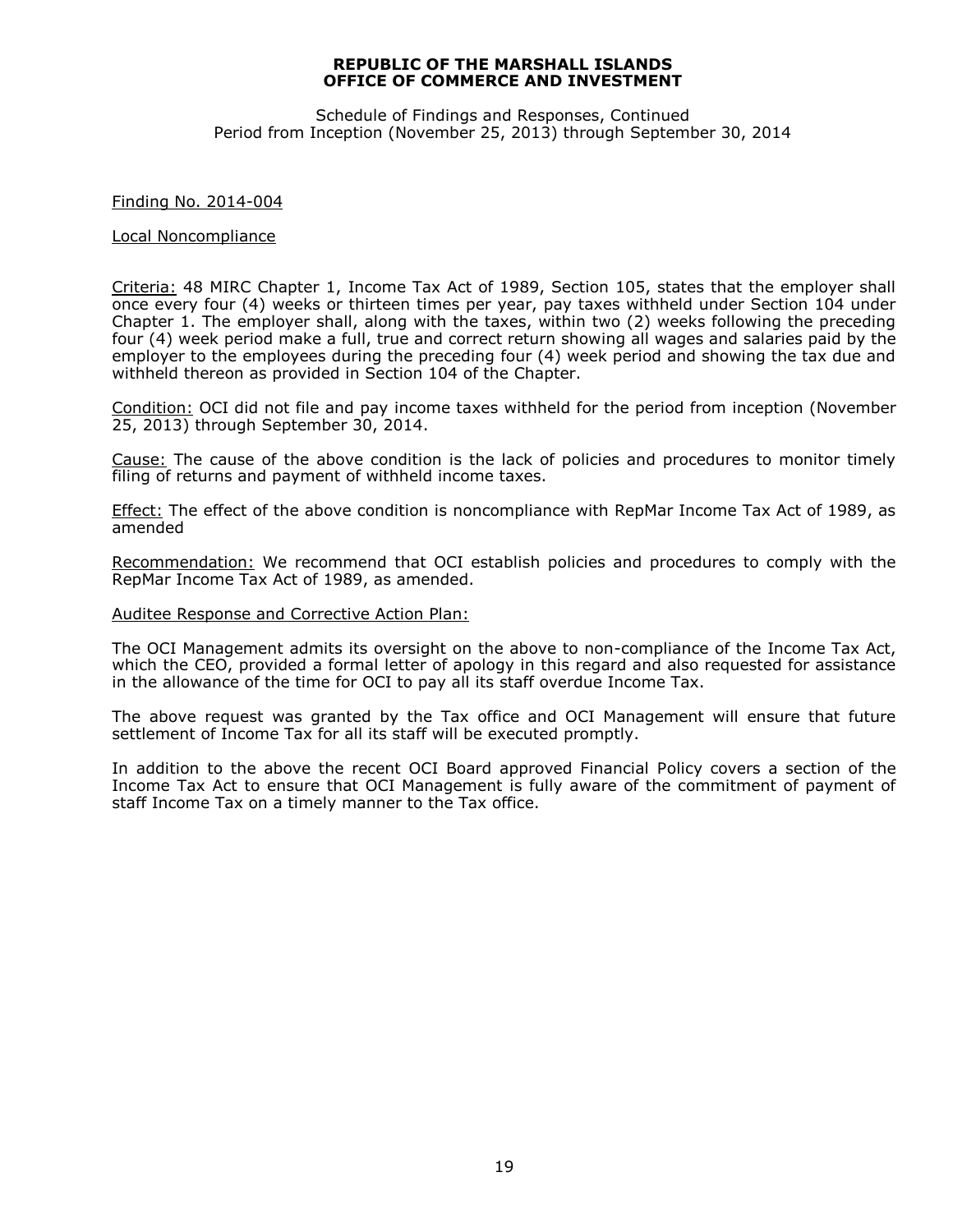Schedule of Findings and Responses, Continued Period from Inception (November 25, 2013) through September 30, 2014

Finding No. 2014-005

#### Local Noncompliance

Criteria: RepMar's Procurement Code states the following:

- (a) Section 124 unless otherwise authorized by law, all Government contracts shall be awarded by competitive sealed bidding.
- (b) Section 127 procurement of goods and services not exceeding \$25,000 may be made in accordance with small purchase procedures promulgated by RepMar's Policy Office. Small purchase procedures are those relatively simple and informal methods for securing services, supplies, or other property that do not cost more than \$25,000. RepMar's Ministry of Finance has previously declared that if small purchase procedures are used, price or rate quotations shall be obtained from an adequate number of qualified sources.
- (c) Section 128 a contract may be awarded for supply, service, or construction item without completion when it is determined in writing that there is only one source for the required supply, service, or construction item.

Condition: OCI does not have a formal procurement policy requiring documentation indicating the history of procurement to be maintained on file. For the following items, supporting documentation was inadequate to evidence the procurement process:

| Check $#$ | Date     | Description           | Amount       |
|-----------|----------|-----------------------|--------------|
| 01        | 02/14/14 | Professional services | 3,400<br>\$  |
| 03        | 02/19/14 | Travel                | 2,500<br>\$  |
| 04        | 02/20/14 | Professional services | 4,330<br>\$  |
| 07        | 02/27/14 | Professional services | 8,622<br>\$  |
| 10        | 03/18/14 | Professional services | 2,550<br>\$  |
| 12        | 03/20/14 | Travel                | 9,797        |
| 19        | 03/27/14 | Professional services | 10,787<br>\$ |
| 26        | 05/29/14 | Professional services | 4,576<br>S   |
| 31        | 06/25/14 | Travel                | 937          |
| 37        | 07/11/14 | Vehicles              | 27,000       |
| 41        | 07/24/14 | Professional services | 4,783<br>\$  |
| 52        | 08/27/14 | Furniture             | 4,532<br>\$  |

Cause: The cause of the above condition is the lack of adequate internal control policies and procedures requiring documentation of procurement procedures to support compliance with RepMar's Procurement Code.

Effect: The effect of the above condition is noncompliance with RepMar's Procurement Code.

Recommendation: We recommend that management establish adequate internal control policies and procedures to conform with RepMar's Procurement Code.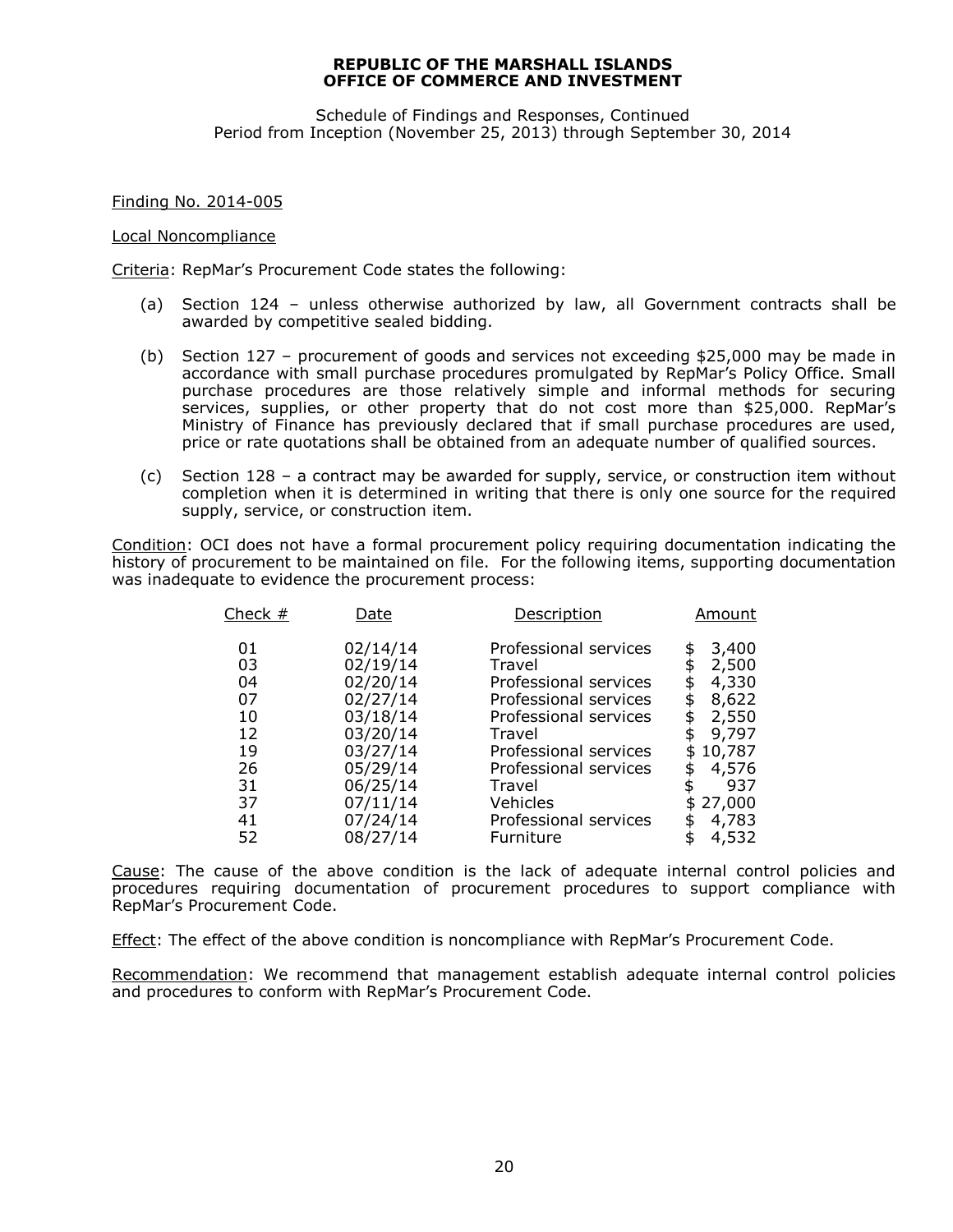Schedule of Findings and Responses, Continued Period from Inception (November 25, 2013) through September 30, 2014

#### Finding No. 2014-005, Continued

Local Noncompliance

#### Auditee Response and Corrective Action Plan:

Check #s 1, 3, 4, 7, 10, 12, 19, 26 and 31 were issued when there was no management or staff on board for OCI. The new CEO joined OCI by early July 2014. Check #s 37, 41, and 52 were issued when the new CEO was on board, after two months of starting but admits that OCI did not have any management policy on HR and Finance in place to support the RepMar Procurement Code.

Action done by Management:

- 1) Formulation of HR policy to ensure the safeguard of staff and policy operational framework of OCI;
- 2) Formulation of Finance Policy that ensures that it is align to the OCI Act plus in alignment to RepMar Procurement code;
- 3) Both above policies were approved by the OCI Board for usage in its operation in the new financial year for 2015/16.